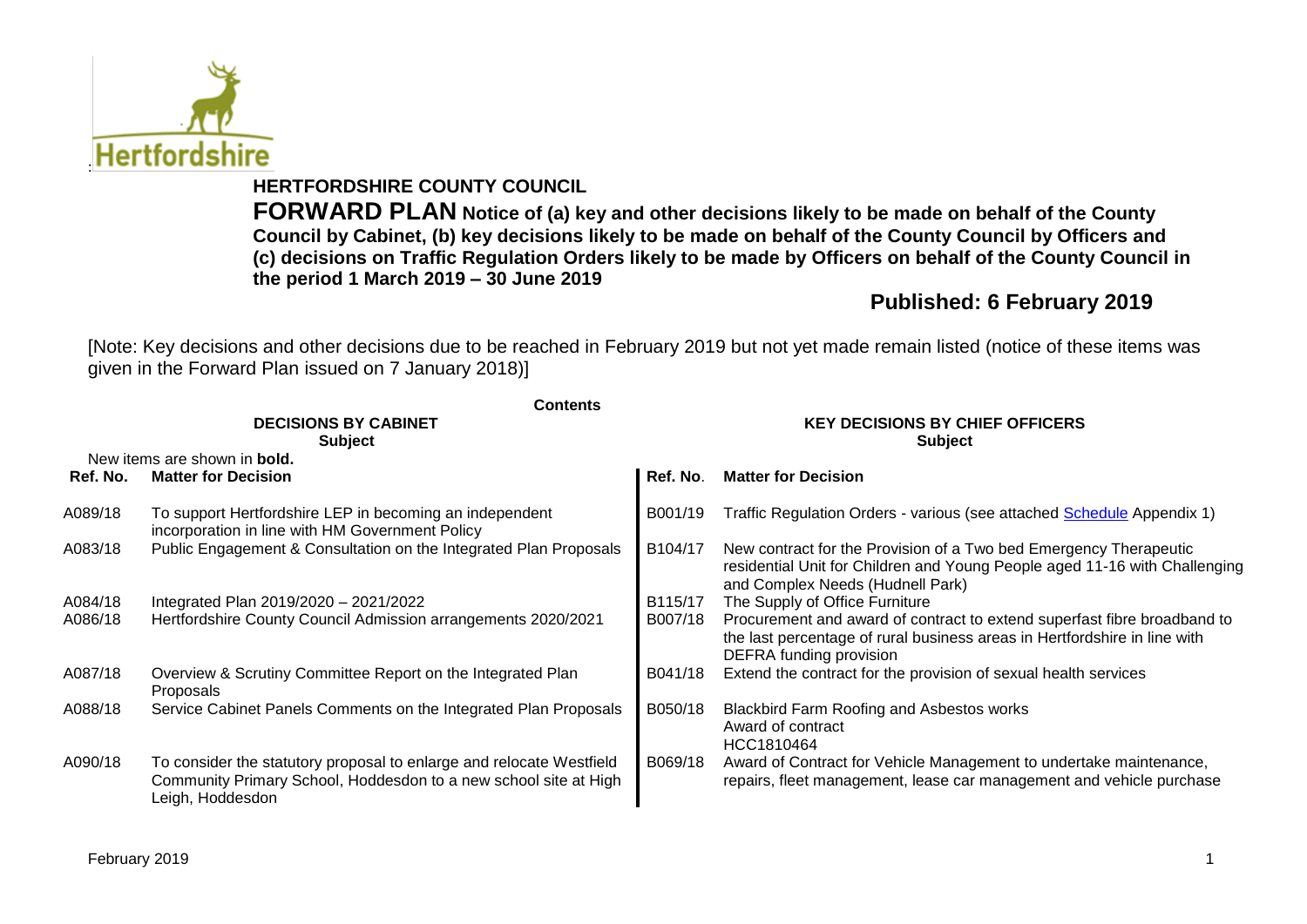| A091/18 | Approval of the new Learning Disability Strategy 2019-2024 - The<br>Big Plan                                                                                                   | B098/18 | Extension of existing Hertfordshire Care Providers Association (HCPA)<br>contract under clause 3.3 of existing contract                       |
|---------|--------------------------------------------------------------------------------------------------------------------------------------------------------------------------------|---------|-----------------------------------------------------------------------------------------------------------------------------------------------|
| A092/18 | Capital Spending Signage and Branding Policy                                                                                                                                   | B102/18 | Procurement for The provision of an Enterprise Resource Planning (ERP)<br>System for Herts FullStop: Award of contract                        |
| A093/18 | Approval for the revised Local Flood Risk Management Strategy<br>(LFRMS2)                                                                                                      | B107/18 | Provision of Art Therapy Sessions - Award of contract                                                                                         |
| A001/19 | Proposal to amend Hertfordshire County Council Public Library<br><b>Byelaws</b>                                                                                                | B109/18 | HCC1810703 - Property Works Framework 2019-2023                                                                                               |
| A002/19 | Provision of mental health and learning disability services for<br>Hertfordshire                                                                                               | B110/18 | HCC1810704 - Property Consultancy Framework 2019 - 2023                                                                                       |
| A003/19 | Approval of the Draft Serious Violence Strategy                                                                                                                                | B111/18 | HCC1810826 - Provision of Demountable temporary / modular buildings:<br>Award of contract                                                     |
| A004/19 | Additional School Places; Information about the next proposed                                                                                                                  | B116/18 | HCC1810932                                                                                                                                    |
|         | primary expansion in Codicote; seeking approvals to a secondary<br>expansion in Watford; an additional accommodation scheme in St<br>Albans; and the application of S106 funds |         | PEP8 - School Expansion - St Peters School, St Albans<br><b>Award of Contract</b>                                                             |
| A005/19 | Herts FullStop Collaboration                                                                                                                                                   | B117/18 | Procure a contract for the adult substance misuse housing related support                                                                     |
|         |                                                                                                                                                                                |         | service                                                                                                                                       |
| A006/19 | Action plan to address 'Areas of Improvement' identified in Her                                                                                                                | B127/18 | To extend Hertfordshire County Council's Children Speech and Language                                                                         |
|         | Majesty's Inspectorate of Constabulary and Fire & Rescue Services<br>(HMICFRS) Inspection report in to Hertfordshire Fire and Rescue<br>Service                                |         | Therapy Contract to September 2019                                                                                                            |
| A008/19 | Highways Integrated Works Programme and Procurement Routes<br>2019/2020                                                                                                        | B128/18 | To extend Hertfordshire County Council's Children's Occupational Therapy<br>Contract to September 2019                                        |
| A009/19 | Q3 Finance Budget Monitor                                                                                                                                                      | B129/18 | To extend Hertfordshire County Council's Contract for the provision of the<br>'KIDS hubs' service                                             |
| A010/19 | (LGA) Local Government Association Corporate Peer Challenge<br>Report and Action Plan                                                                                          | B130/18 | The Provision of Building Cleaning for St Georges School, Harpenden<br>Award of contract                                                      |
| A054/18 | South West Herts Growth and Transport Plan                                                                                                                                     | B131/18 | The Provision of a Cleaning Service for St Albans District Council<br>Award of contract                                                       |
| A037/18 | Developments and Finance - Review of scope of works and charges<br>to developers for newly created highways                                                                    | B132/18 | HCC1811013<br>Development of a new school - Bishops Stortford Eastern Primary School -                                                        |
|         |                                                                                                                                                                                |         | Award of contract                                                                                                                             |
| A085/18 | Hertfordshire Delivering Adoption Services for Luton Borough<br>Council                                                                                                        | B133/18 | Re-Procurement and award of contract to undertake routine vegetation<br>management on the Rights of Way network in Hertfordshire 2019 to 2023 |
| A011/19 | Agreement of Local Transport Plan Delivery Programme and the<br>access to funding to progress schemes to outline business case<br>positions                                    | B134/18 | Acquisition of new premises for enlarged Hatfield Library                                                                                     |
| A075/18 | Approval for the Hertfordshire County Council Air Quality Strategy                                                                                                             | B137/18 | Block contract for the provision of the Step Up to Social Work Post<br>Graduate Diploma                                                       |
| A007/19 | To consider the future of Land at London Road, Bishops Stortford                                                                                                               | B138/18 | Award of contract for Provision of Pumping Appliances                                                                                         |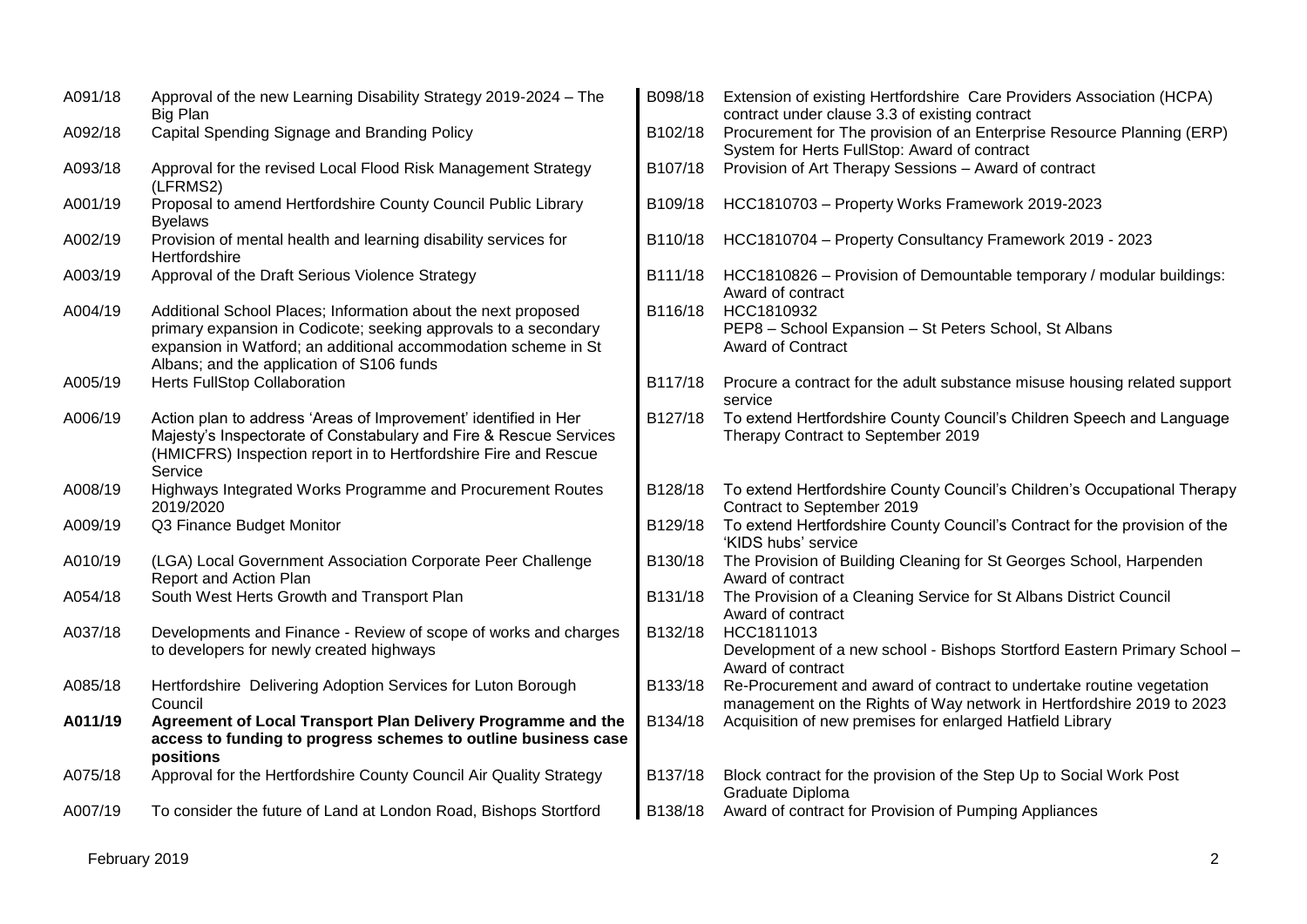| A012/19 | <b>Publication of Integrated Risk Management Plan for</b><br><b>Hertfordshire Fire and Rescue Service</b> | B139/18 | Acquisition of Land interests necessary for the delivery of the A602<br>Improvements           |
|---------|-----------------------------------------------------------------------------------------------------------|---------|------------------------------------------------------------------------------------------------|
|         |                                                                                                           | B140/18 | Issue of contracts for older peoples day centres                                               |
|         |                                                                                                           | B141/18 | Extension of support and advice contracts with the voluntary and<br>community sector           |
|         |                                                                                                           | B142/18 | Draft Intalink Bus Strategy public consultation                                                |
|         |                                                                                                           | B002/19 | Additional School Places approval of funding to support the increase in age                    |
|         |                                                                                                           |         | range of Watford University Technical College                                                  |
|         |                                                                                                           | B003/19 | Award of Contract for the provision of a Learning Provider with effect from                    |
|         |                                                                                                           |         | April 2019                                                                                     |
|         |                                                                                                           | B004/19 | Vehicle Purchasing Framework in collaboration with TPPL (The                                   |
|         |                                                                                                           |         | Procurement Partnership Limited) led by Hertfordshire County Council                           |
|         |                                                                                                           | B005/19 | Hertfordshire Adult and Family Learning Service (HAFLS) - Award of                             |
|         |                                                                                                           |         | contract for the provision of Adult Learning across Hertfordshire for<br>academic year 2019/20 |
|         |                                                                                                           | B006/19 | Award of contract for the provision for an integrated Therapies Service to                     |
|         |                                                                                                           |         | children and young people with disabilities                                                    |
|         |                                                                                                           | B007/19 | HCC1811103 - Greenside School - Car park works - award of contract                             |
|         |                                                                                                           | B008/19 | Award a contract for the adult substance misuse housing related support<br>service             |
|         |                                                                                                           | B009/19 | Award of 2 year Single Tender Action for Spot Homecare provision                               |
|         |                                                                                                           | B010/19 | <b>Award of Flexicare contracts</b>                                                            |
|         |                                                                                                           | B011/19 | Award of Contract for the supply of Exercise Books and Paper for<br><b>Herts FullStop</b>      |
|         |                                                                                                           | B012/19 | Award of contract for the provision of Recruitment Advertising and                             |
|         |                                                                                                           |         | <b>Statutory Notices Services with effect from August 2019</b>                                 |
|         |                                                                                                           | B013/19 | HCC1911205 Batch 47 Package 5 - Window Walling - Barnwell School                               |
|         |                                                                                                           | B014/19 | HCC1911206 Batch 47 Package 5 - Window Walling - Fearnhill School                              |
|         |                                                                                                           |         | <b>Maths and Computing College</b>                                                             |
|         |                                                                                                           | B015/19 | Agreement of a Deed of Variation to the section 75 agreement between                           |
|         |                                                                                                           |         | Hertfordshire County Council, Herts Valleys CCG (Clinical                                      |
|         |                                                                                                           |         | Commissioning Group), East and North Hertfordshire CCG and                                     |
|         |                                                                                                           |         | <b>Cambridge and Peterborough CCG</b>                                                          |
|         |                                                                                                           | B016/19 | Joint Tender process with Luton Council to establish a new block                               |
|         |                                                                                                           |         | contract for the provision of a 4 bedded Residential Children's Home                           |
|         |                                                                                                           |         | for Children and Young People aged 11-16 with Challenging and                                  |
|         |                                                                                                           |         | <b>Complex Needs: Award of contract</b>                                                        |
|         |                                                                                                           | B017/19 | To consult on the 'Hertfordshire County Council Guide to Developer                             |
|         |                                                                                                           |         | Infrastructure Contributions' for a six week period                                            |
|         |                                                                                                           | B018/19 | To consult on the 'Hertfordshire County Council Local Plan Protocol'                           |
|         |                                                                                                           |         | for a six week period                                                                          |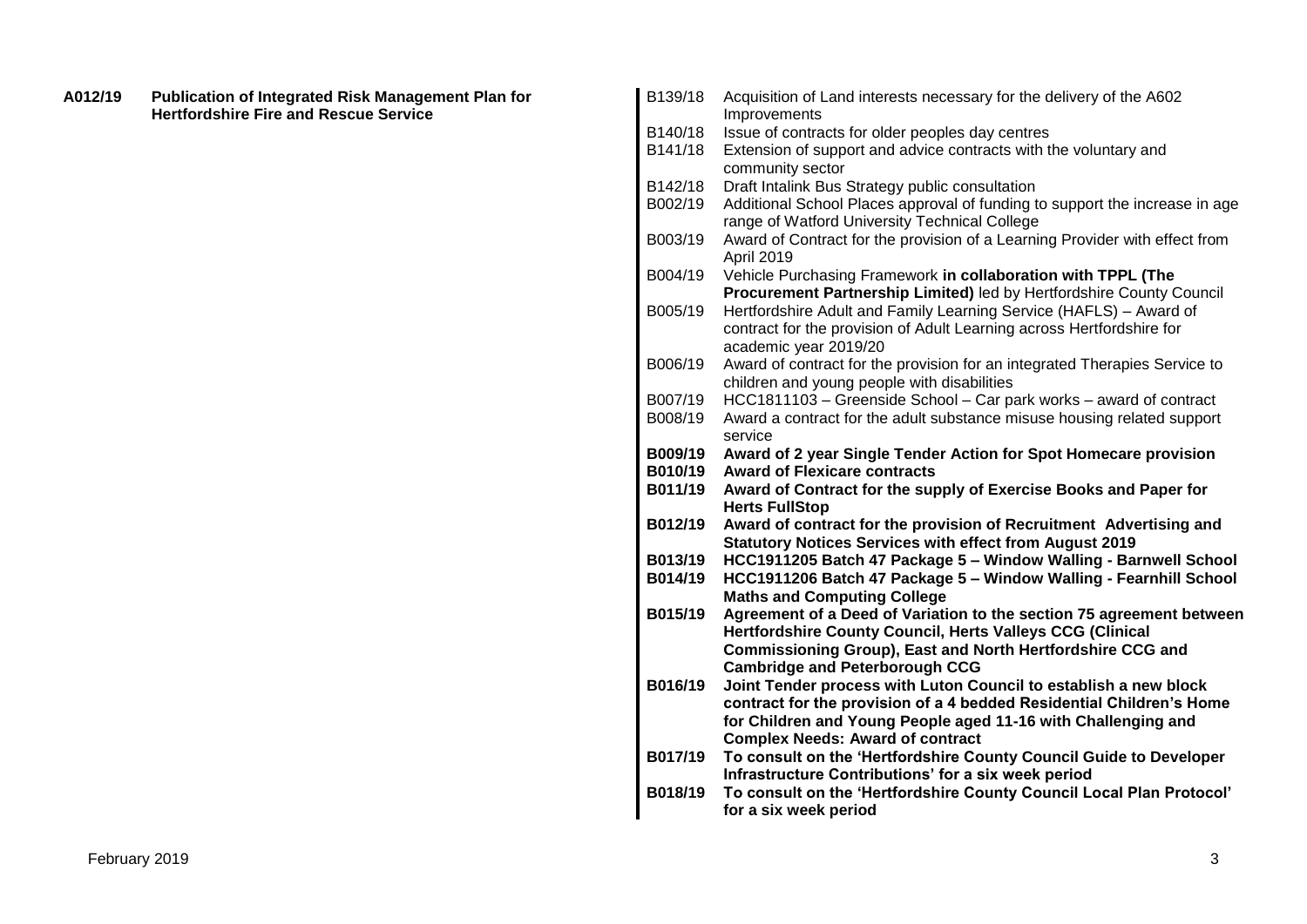|  | B019/19 Tender of Specialist Care at Home contract - Award of contract |
|--|------------------------------------------------------------------------|
|--|------------------------------------------------------------------------|

**B020/19 Tender of Support at Home contract – Award of contract**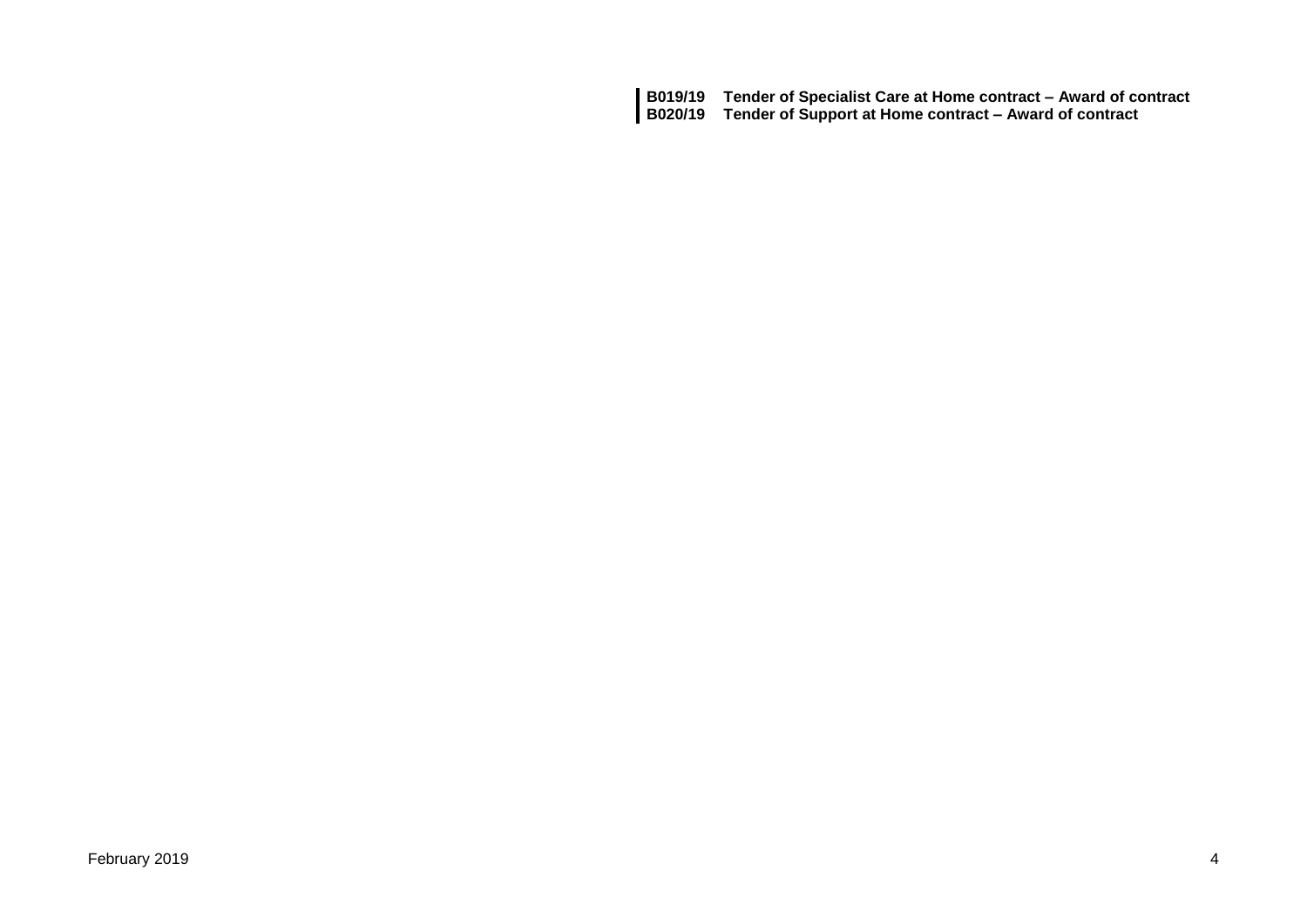| Ref. No. | <b>Matter for Decision</b>                                                                                              | Date<br>decision to<br>be made                           | <b>Cabinet Panels to be</b><br>consulted                      | <b>Officer contact for</b><br>this matter | Documents to be<br>considered****                      | <b>Exempt from the</b><br><b>Council's Call-In</b><br><b>Procedures</b><br>Yes / No |
|----------|-------------------------------------------------------------------------------------------------------------------------|----------------------------------------------------------|---------------------------------------------------------------|-------------------------------------------|--------------------------------------------------------|-------------------------------------------------------------------------------------|
| A089/18  | To support Hertfordshire LEP<br>in becoming an independent<br>incorporation in line with HM<br><b>Government Policy</b> | 18/02/2019                                               | Resources and<br>Performance Cabinet<br>Panel                 | Ben Jay<br>01992 556257                   | Report of the Interim Director<br>of Resources         | No                                                                                  |
| A083/18  | Public Engagement &<br>Consultation on the Integrated<br>Plan Proposals                                                 | 18/02/2019<br>County<br>Council<br>19/02/2019            | <b>All Cabinet Panels</b><br>Overview & Scrutiny<br>Committee | Alex James<br>01992 588259                | Report of the Chief Executive                          | Yes                                                                                 |
| A084/18  | Integrated Plan 2019/2020 -<br>2021/2022                                                                                | Cabinet<br>18/02/2019<br>County<br>Council<br>19/02/2019 | <b>All Cabinet Panels</b><br>Overview & Scrutiny<br>Committee | Ben Jay<br>01992 556257                   | Report of the Interim Director<br>of Resources         | Yes                                                                                 |
| A086/18  | <b>Hertfordshire County Council</b><br>Admission arrangements<br>2020/2021                                              | 18/02/2019                                               | Education Libraries &<br><b>Localism Cabinet Panel</b>        | Jayne Abery<br>01992 588785               | Report of the Director of<br><b>Childrens Services</b> | Yes                                                                                 |

#### **PART A: DECISIONS BY CARINET** Note: New items and amendments are shown in **bold**

1

The address from which, subject to any prohibition or restriction on their disclosure, copies of, or extracts from, any document listed is available is County Hall, Pegs Lane, Hertford, SG13 8DE. Other documents relevant to these matters may be submitted to the decision maker. To request details of such documents (if any) as they become available contact Elaine Shell, Democratic Services Manager by email [\(elaine.shell@hertfordshire.gov.uk\)](mailto:elaine.shell@hertfordshire.gov.uk) or phone (01992 555565).

<sup>††</sup> Documents to be considered by the Cabinet are published in the Council's website at <https://democracy.hertfordshire.gov.uk/mgCalendarMonthView.aspx?GL=1&bcr=1>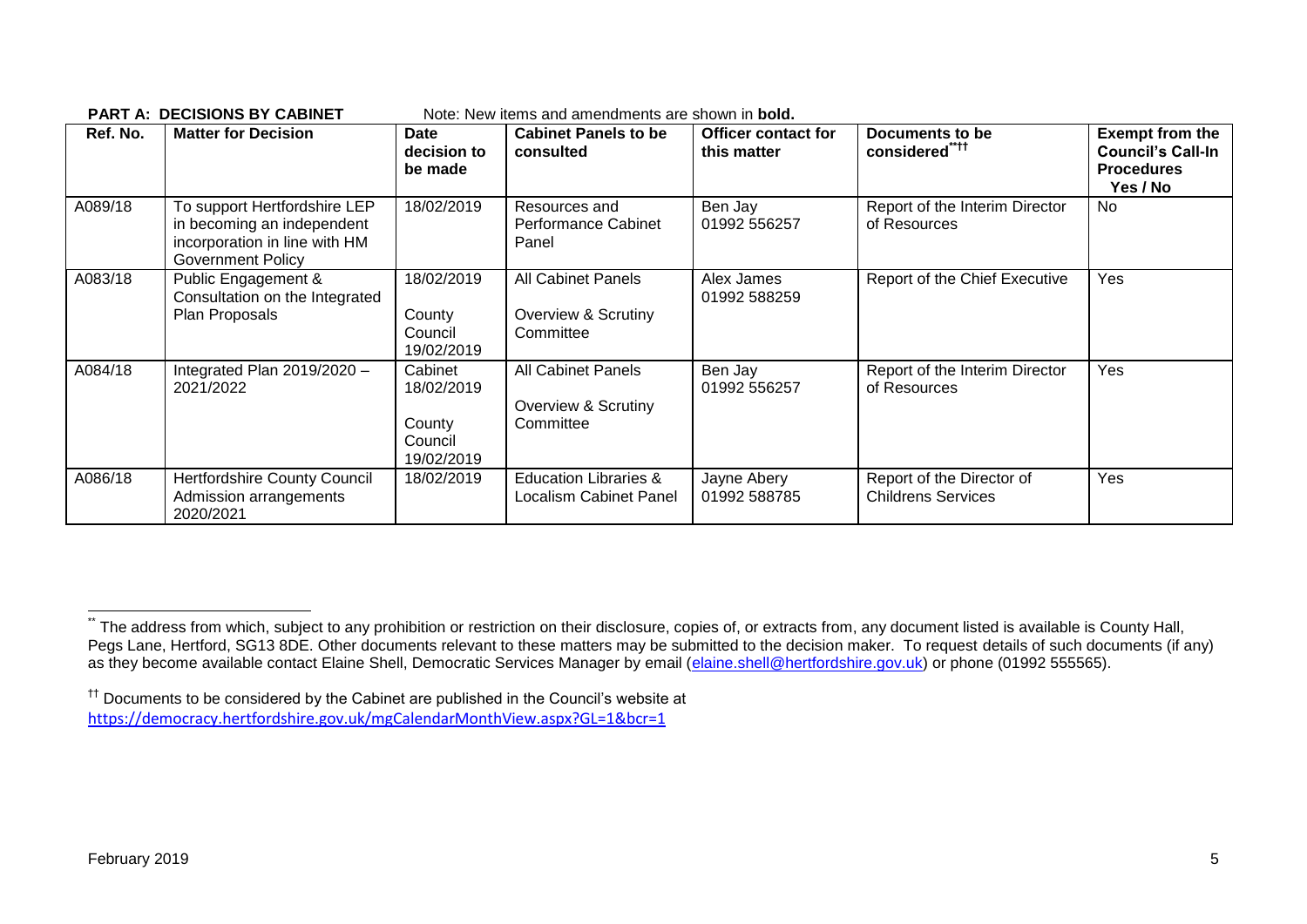| A087/18 | Overview & Scrutiny<br>Committee Report on the<br><b>Integrated Plan Proposals</b>                                                                                    | Cabinet<br>18/02/2019<br>County<br>Council<br>19/02/2019 | Resources and<br><b>Performance Cabinet</b><br>Panel                        | Natalie Rotherham /<br>Michelle Diprose<br>01992 550782 | Report of the Overview and<br><b>Scrutiny Committee</b>                                                                                                                                                                | Yes       |
|---------|-----------------------------------------------------------------------------------------------------------------------------------------------------------------------|----------------------------------------------------------|-----------------------------------------------------------------------------|---------------------------------------------------------|------------------------------------------------------------------------------------------------------------------------------------------------------------------------------------------------------------------------|-----------|
| A088/18 | <b>Service Cabinet Panels</b><br>Comments on the Integrated<br>Plan Proposals                                                                                         | Cabinet<br>18/02/2019<br>County<br>Council<br>19/02/2019 | Resources and<br><b>Performance Cabinet</b><br>Panel                        | Deborah Jeffery<br>01992 555563                         | Report of the Interim Director<br>of Resources                                                                                                                                                                         | Yes       |
| A090/18 | To consider the statutory<br>proposal to enlarge and<br>relocate Westfield Community<br>Primary School, Hoddesdon to<br>a new school site at High<br>Leigh, Hoddesdon | 18/02/2019                                               |                                                                             | <b>Brenda Dennett</b><br>01992 555813                   | Report of the Director of<br><b>Children's Services</b><br>Part I and Part II Report - due<br>to 'Information relating to the<br>financial or business affairs of<br>any particular person<br>(including the Council)' | <b>No</b> |
| A091/18 | Approval of the new Learning<br>Disability Strategy 2019-2024<br>- The Big Plan                                                                                       | 18/02/2019                                               | <b>Adult Care and Health</b><br><b>Cabinet Panel</b>                        | Sue Darker<br>01992 588820                              | Report of the Director of Adult<br><b>Care Services</b>                                                                                                                                                                | <b>No</b> |
| A092/18 | Capital Spending Signage and<br><b>Branding Policy</b>                                                                                                                | 18/02/2019                                               | Resources and<br><b>Performance Cabinet</b><br>Panel                        | <b>Andrew Hadfield</b><br>01992 556446                  | Report of the Interim Director<br>of Resources                                                                                                                                                                         | <b>No</b> |
| A093/18 | Approval for the revised Local<br>Flood Risk Management<br>Strategy (LFRMS2)                                                                                          | 18/02/2019                                               | Growth, Infrastructure,<br>Planning and the<br><b>Economy Cabinet Panel</b> | Andy Hardstaff<br>01992 556470                          | Report of the Director of<br><b>Environment and Infrastructure</b>                                                                                                                                                     | <b>No</b> |
| A001/19 | Proposal to amend<br><b>Hertfordshire County Council</b><br><b>Public Library Byelaws</b>                                                                             | 18/02/2019<br>County<br><b>Council</b><br>19/03/2019     | <b>Education Libraries &amp;</b><br><b>Localism Cabinet Panel</b>           | <b>Andrew Bignell</b><br>01707 281559                   | Report of the Interim Director<br>of Resources                                                                                                                                                                         | Yes       |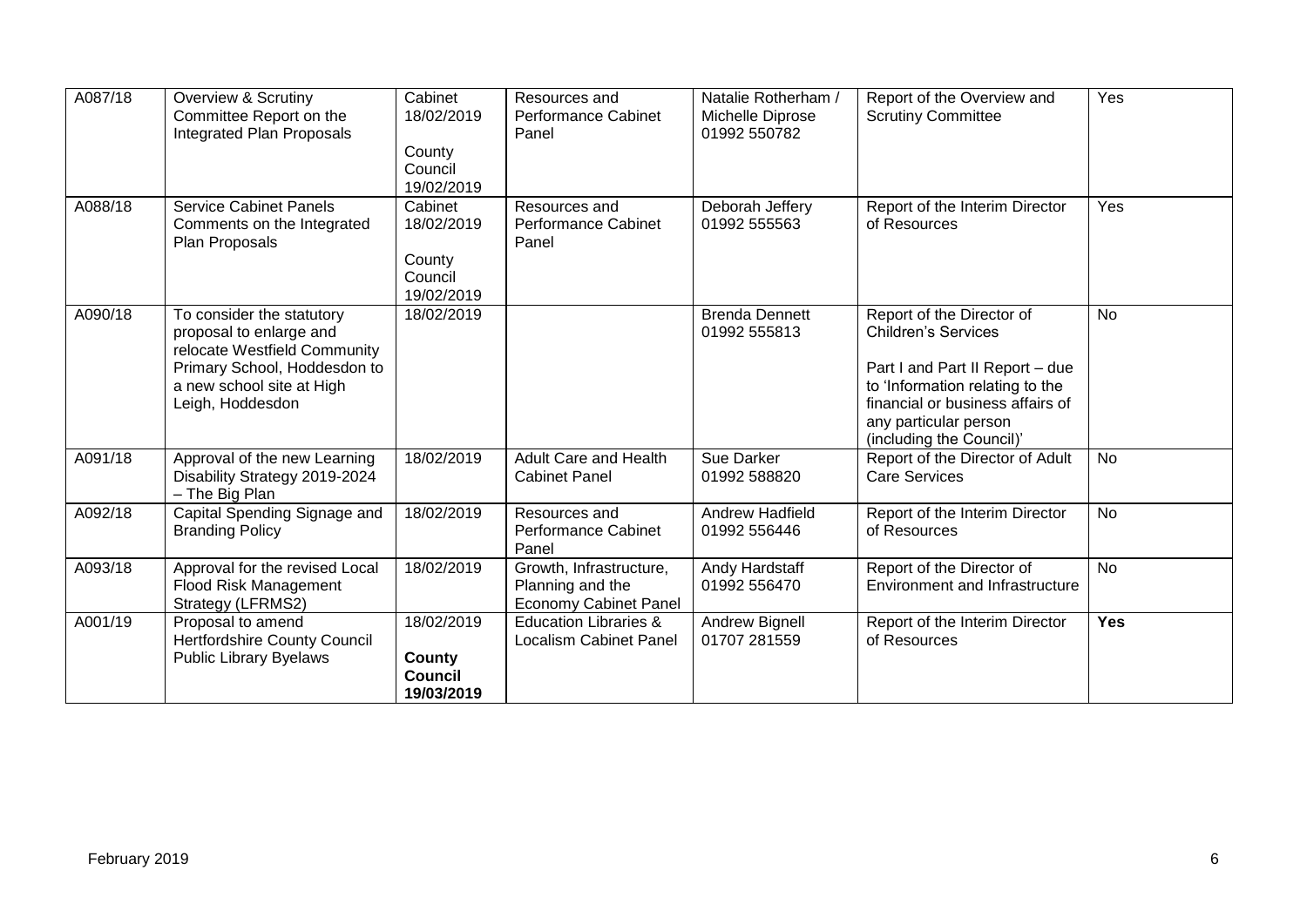| A002/19 | Provision of mental health and<br>learning disability services for<br>Hertfordshire                                                                                                                                                                                   | 18/02/2019 | <b>Adult Care and Health</b><br><b>Cabinet Panel</b><br>Children, Young People<br>and Families Cabinet<br>Panel | Anna Hall<br>01438 843043              | Joint Report of the Director of<br>Adult Care Services and<br>Director of Children's Services<br>Part I and Part II Report - due<br>to 'Information relating to the<br>financial or business affairs of<br>any particular person<br>(including the Council)' | <b>No</b> |
|---------|-----------------------------------------------------------------------------------------------------------------------------------------------------------------------------------------------------------------------------------------------------------------------|------------|-----------------------------------------------------------------------------------------------------------------|----------------------------------------|--------------------------------------------------------------------------------------------------------------------------------------------------------------------------------------------------------------------------------------------------------------|-----------|
| A003/19 | Approval of the Draft Serious<br><b>Violence Strategy</b>                                                                                                                                                                                                             | 18/02/2019 | Children, Young People<br>and Families Cabinet<br>Panel                                                         | <b>Lindsay Edwards</b><br>01992 555734 | Report of the Director of<br><b>Children's Services</b>                                                                                                                                                                                                      | <b>No</b> |
| A004/19 | <b>Additional School Places;</b><br>Information about the next<br>proposed primary expansion in<br>Codicote; seeking approvals to<br>a secondary expansion in<br>Watford; an additional<br>accommodation scheme in St<br>Albans; and the application of<br>S106 funds | 18/02/2019 | <b>Education Libraries &amp;</b><br><b>Localism Cabinet Panel</b>                                               | <b>Pauline Davis</b><br>01992 555865   | Report of the Director of<br><b>Children's Services</b><br>Part I and Part II Report - due<br>to 'Information relating to the<br>financial or business affairs of<br>any particular person<br>(including the Council)'                                       | <b>No</b> |
| A005/19 | <b>Herts FullStop Collaboration</b>                                                                                                                                                                                                                                   | 18/02/2019 | Resources and<br><b>Performance Cabinet</b><br>Panel                                                            | Glenn Facey<br>01707 292364            | Report of the Interim Director<br>of Resources<br>Part I and Part II Report - due<br>to 'Information relating to the<br>financial or business affairs of<br>any particular person<br>(including the Council)'                                                | <b>No</b> |
| A006/19 | Action plan to address 'Areas<br>of Improvement' identified in<br>Her Majesty's Inspectorate of<br>Constabulary and Fire &<br><b>Rescue Services (HMICFRS)</b><br>Inspection report in to<br>Hertfordshire Fire and Rescue<br>Service                                 | 18/02/2019 | <b>Community Safety and</b><br>Waste Management<br><b>Cabinet Panel</b>                                         | Darryl Keen<br>01992 507500            | Report of the Director of<br><b>Community Protection</b>                                                                                                                                                                                                     | <b>No</b> |
| A008/19 | <b>Highways Integrated Works</b><br>Programme and Procurement<br>Routes 2019/2020                                                                                                                                                                                     | 18/02/2019 | Highways &<br><b>Environment Cabinet</b><br>Panel                                                               | <b>Graham Burrow</b><br>01992 658196   | Report of the Director of<br><b>Environment and Infrastructure</b>                                                                                                                                                                                           | <b>No</b> |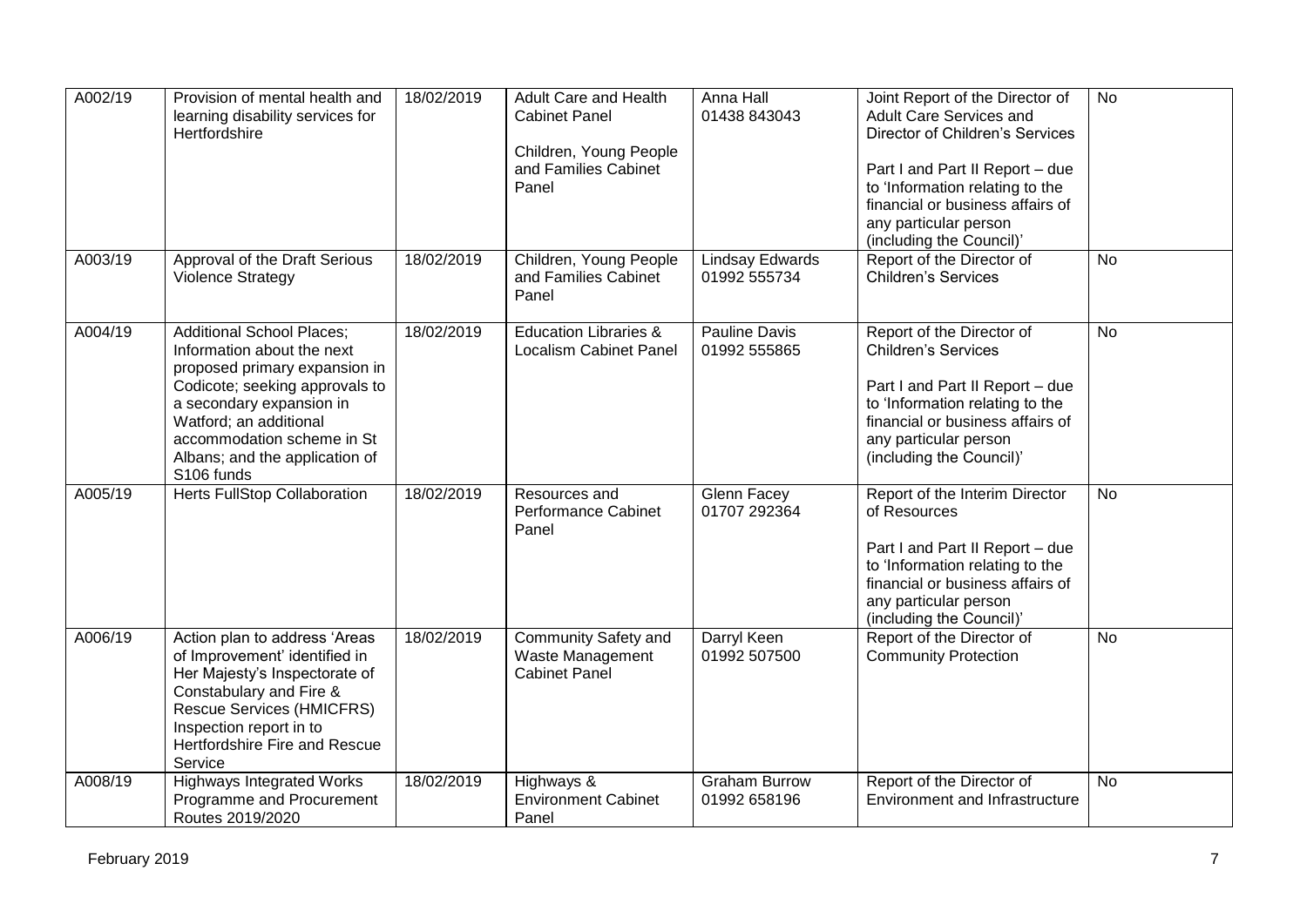| A009/19 | Q3 Finance Budget Monitor                                                                                         | 18/02/2019 | Resources and<br><b>Performance Cabinet</b><br>Panel                      | Ben Jay<br>01992 556257               | Report of the Interim Director<br>of Resources                     | No |
|---------|-------------------------------------------------------------------------------------------------------------------|------------|---------------------------------------------------------------------------|---------------------------------------|--------------------------------------------------------------------|----|
| A010/19 | (LGA) Local Government<br><b>Association Corporate Peer</b><br>Challenge Report and Action<br><b>Plan</b>         | 18/02/2019 | Resources and<br><b>Performance Cabinet</b><br>Panel                      | David Butcher<br>01992 556733         | Report of the Interim Director<br>of Resources                     | No |
| A054/18 | South West Herts Growth and<br>Transport Plan                                                                     | 18/03/2019 | Growth, Infrastructure,<br>Planning & the Economy<br><b>Cabinet Panel</b> | <b>Rupert Thacker</b><br>01992 658176 | Report of the Director of<br><b>Environment and Infrastructure</b> | No |
| A037/18 | Developments and Finance -<br>Review of scope of works and<br>charges to developers for<br>newly created highways | 18/03/2019 | Highways &<br><b>Environment Cabinet</b><br>Panel                         | <b>Mark Kemp</b><br>01992 555206      | Report of the Director of<br><b>Environment and Infrastructure</b> | No |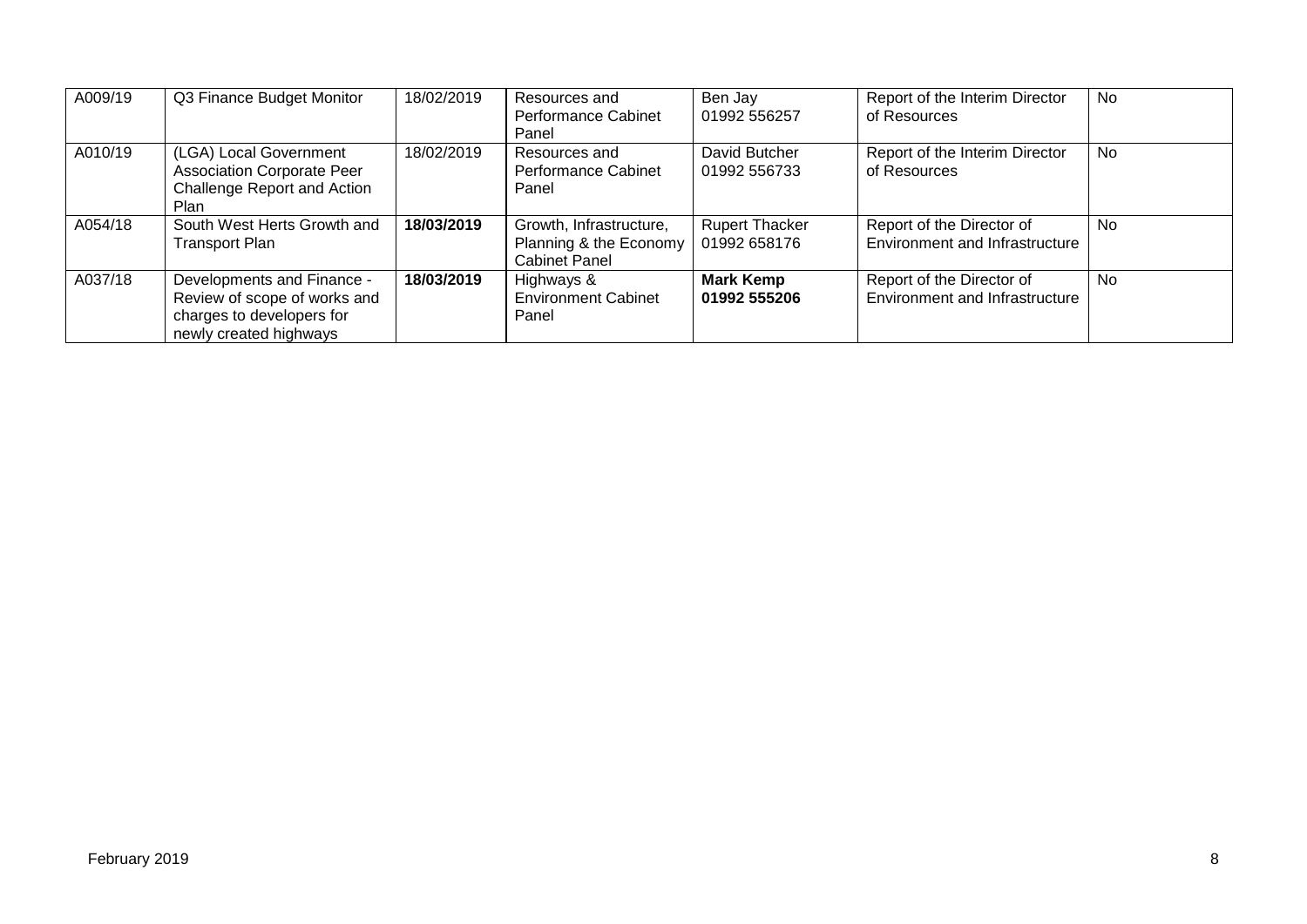| A085/18 | Hertfordshire Delivering<br>Adoption Services for Luton<br>Borough Council                                                                                         | 18/03/2019 | Children, Young People<br>and Families Cabinet<br>Panel                                                                                                                                   | Sue Lowndes<br>07833 484306            | Report of Director of Children's<br><b>Services</b><br>Part I and Part II report - due<br>to inclusion of 'information<br>relating to any individual,<br>information which is likely to<br>reveal the identity of an<br>individual, information relating<br>to the financial or business<br>affairs of any particular person<br>(including the Council) and<br>information relating to any<br>consultations or negotiations,<br>or contemplated consultations<br>or negotiations, in connection<br>with any labour relations<br>matter arising between the<br>Council or a Minister of the<br>Crown and employees of, or<br>office holders under, the<br>Council.' | No        |
|---------|--------------------------------------------------------------------------------------------------------------------------------------------------------------------|------------|-------------------------------------------------------------------------------------------------------------------------------------------------------------------------------------------|----------------------------------------|--------------------------------------------------------------------------------------------------------------------------------------------------------------------------------------------------------------------------------------------------------------------------------------------------------------------------------------------------------------------------------------------------------------------------------------------------------------------------------------------------------------------------------------------------------------------------------------------------------------------------------------------------------------------|-----------|
| A011/19 | <b>Agreement of Local</b><br><b>Transport Plan Delivery</b><br>Programme and the access<br>to funding to progress<br>schemes to outline business<br>case positions | 15/04/19   | Growth, Infrastructure,<br><b>Planning and The</b><br><b>Economy Cabinet</b><br>Panel                                                                                                     | <b>Anthony Collier</b><br>01992 658165 | <b>Report of the Director of</b><br><b>Environment and</b><br><b>Infrastructure</b>                                                                                                                                                                                                                                                                                                                                                                                                                                                                                                                                                                                | <b>No</b> |
| A075/18 | Approval for the Hertfordshire<br><b>County Council Air Quality</b><br>Strategy                                                                                    | 15/04/2019 | Public Health &<br><b>Prevention Cabinet</b><br>Panel<br>Highways &<br><b>Environment Cabinet</b><br>Panel<br>Growth, Infrastructure,<br>Planning and the<br><b>Economy Cabinet Panel</b> | <b>Bethan Clemence</b><br>01992 555363 | Joint report of the Director of<br>Public Health and Director of<br>Environment and Infrastructure                                                                                                                                                                                                                                                                                                                                                                                                                                                                                                                                                                 | <b>No</b> |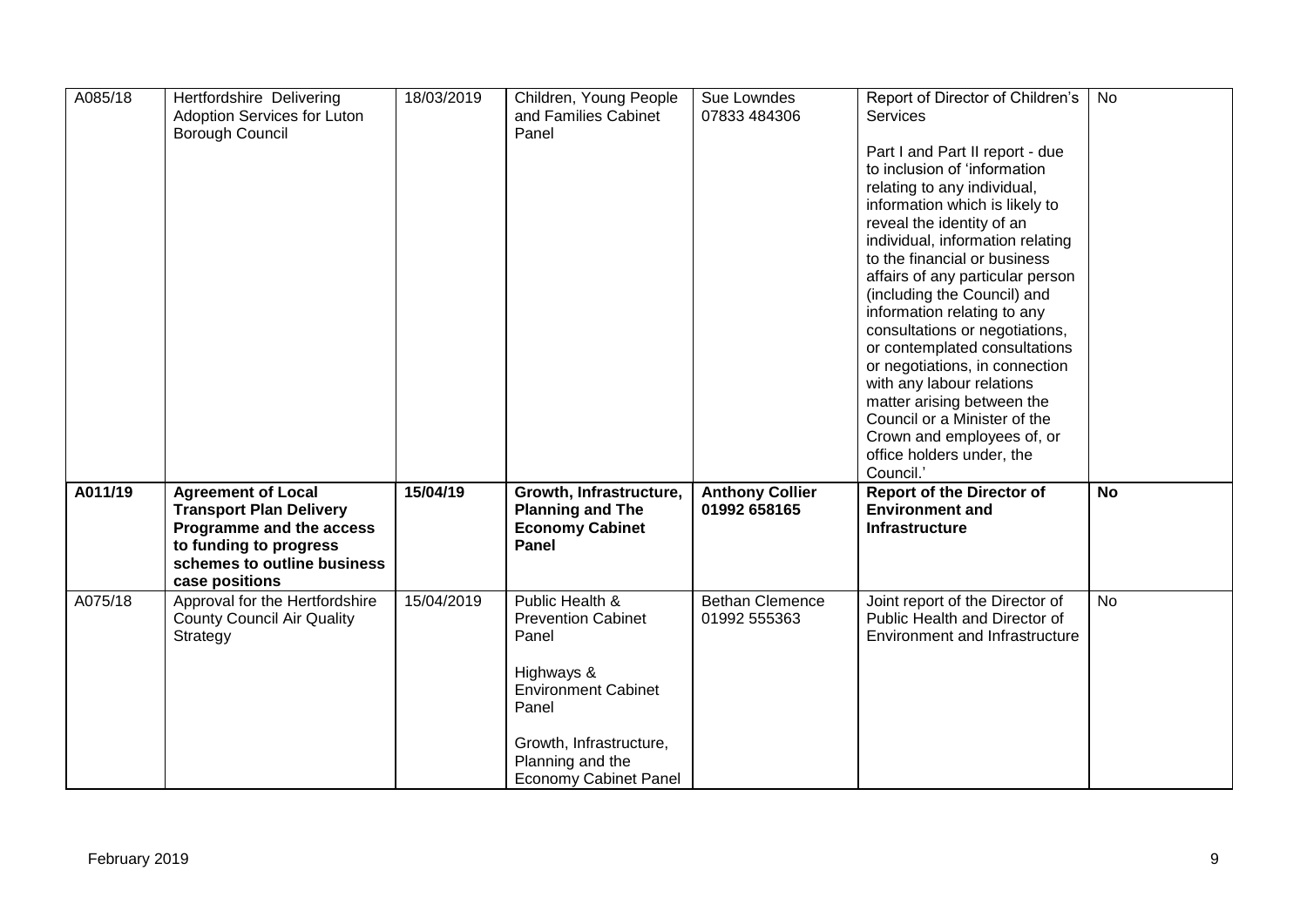| A007/19 | To consider the future of Land<br>at London Road, Bishops<br>Stortford                                                        | 21/05/2019 | Resources and<br><b>Performance Cabinet</b><br>Panel                           | Dick Bowler<br>01992 556223 | Report of the Interim Director<br>of Resources<br>Part I and Part II Report - due<br>to 'Information relating to the<br>financial or business affairs of<br>any particular person<br>(including the Council)' | No |
|---------|-------------------------------------------------------------------------------------------------------------------------------|------------|--------------------------------------------------------------------------------|-----------------------------|---------------------------------------------------------------------------------------------------------------------------------------------------------------------------------------------------------------|----|
| A012/19 | <b>Publication of Integrated</b><br><b>Risk Management Plan for</b><br><b>Hertfordshire Fire and</b><br><b>Rescue Service</b> | 10/06/2019 | <b>Community Safety and</b><br><b>Waste Management</b><br><b>Cabinet Panel</b> | Darryl Keen<br>01992 507500 | <b>Report of the Director of</b><br><b>Community Protection</b>                                                                                                                                               | No |

**Membership of Cabinet:** 

Richard Roberts **Adult Care & Health Phil Bibby** Phil Bibby Highways & Environment<br>
Teresa Heritage Children, Young People and Families David Williams Leader of the Council **Teresa Heritage Children, Young People and Families David Williams Leader of the Council Terry Hone Community Safety & Waste Management Tim Hutchings** Public Health & Prevention<br> **Terry Douris Education, Libraries & Localism** Ralph Sangster Resources & Performance **Terry Douris <b>Education, Libraries & Localism**<br> **Derrick Ashley** Growth, Infrastructure, Planning **Growth, Infrastructure, Planning and The Economy**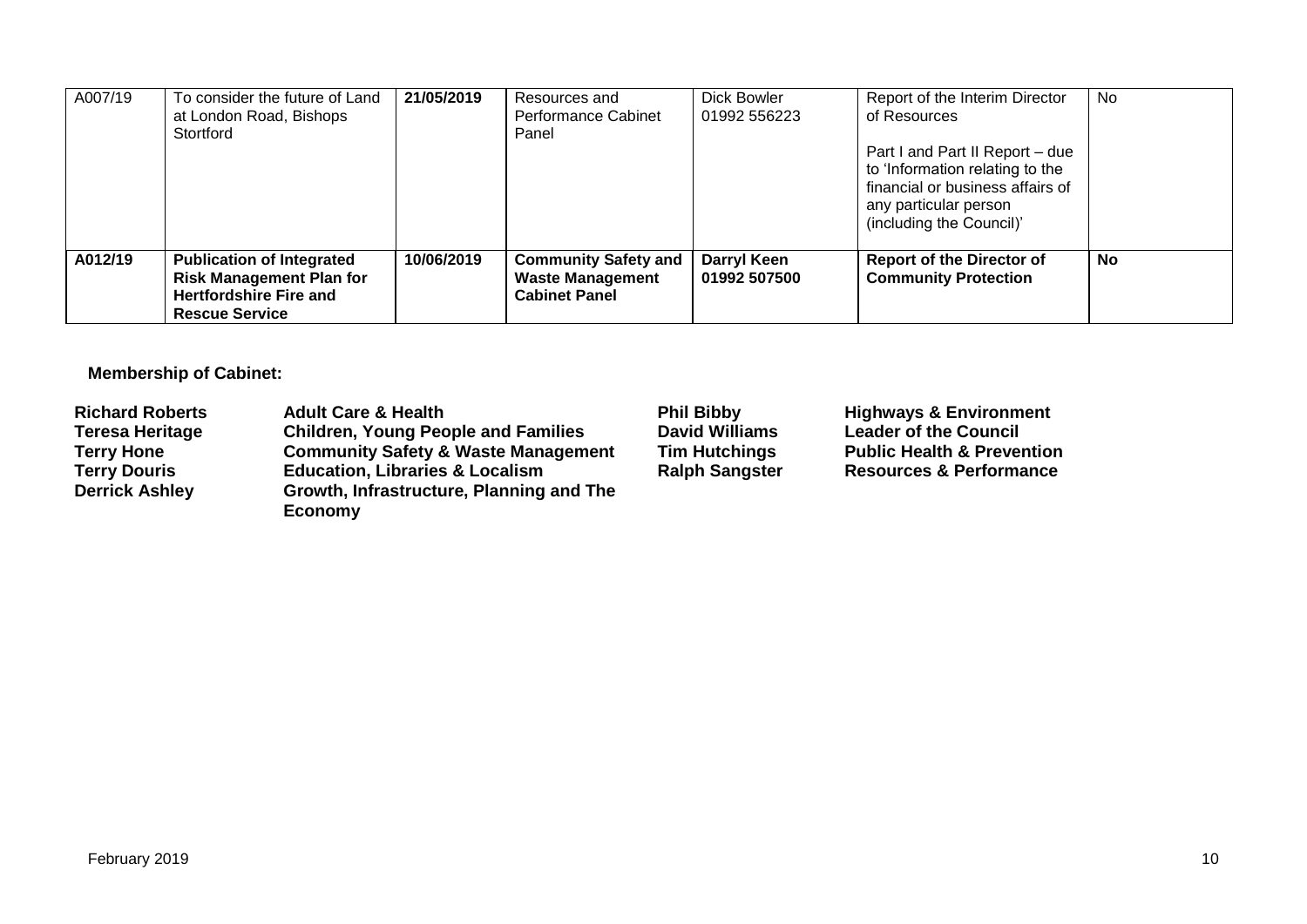**PART B: DECISIONS BY CHIEF OFFICERS Note: New items and amendments are shown in bold.** 

|         | <b>Issue for Decision</b>                                                                                                                                                                                             | Name and Title of<br><b>Decision Maker</b>                                | Date, or<br>period<br>within<br>which,<br>decision to<br>be made | <b>Cabinet Panels to be</b><br>consulted | <b>Officer contact for</b><br>this matter | Documents to be<br>considered <sup>##</sup> | <b>Exempt from the</b><br><b>Council's Call-In</b><br><b>Procedures</b><br>Yes / No |
|---------|-----------------------------------------------------------------------------------------------------------------------------------------------------------------------------------------------------------------------|---------------------------------------------------------------------------|------------------------------------------------------------------|------------------------------------------|-------------------------------------------|---------------------------------------------|-------------------------------------------------------------------------------------|
| B001/19 | Traffic Regulation<br>Orders - various<br>(see attached<br><b>Schedule</b> Appendix                                                                                                                                   | Mark Kemp<br><b>Director Environment</b><br>and Infrastructure            | During the<br>period of this<br>Forward Plan                     |                                          | Mark Kemp<br>01992 555206                 | Reports from Lead<br><b>Officers</b>        | No                                                                                  |
| B104/17 | New contract for<br>the Provision of a<br>Two bed<br>Emergency<br>Therapeutic<br>residential Unit for<br>Children and<br>Young People aged<br>11-16 with<br>Challenging and<br><b>Complex Needs</b><br>(Hudnell Park) | Marion Ingram<br><b>Operations Director</b><br><b>Specialist Services</b> | February<br>2019 (was<br>January<br>2019)                        |                                          | Lynn Knowles<br>07740 918847              | See Note 2 below                            | <b>No</b>                                                                           |
| B115/17 | The Supply of<br><b>Office Furniture</b>                                                                                                                                                                              | Glenn Facey<br>Head of Herts<br><b>FullStop</b>                           | February<br>2019 (was<br>January<br>2019)                        |                                          | James Conway<br>01707 292491              | See Note 2 & 3<br>below                     | <b>No</b>                                                                           |

1

<sup>‡‡</sup> The address from which, subject to any prohibition or restriction on their disclosure, copies of, or extracts from, any document listed is available is County Hall, Pegs Lane, Hertford, SG13 8DE. Other documents relevant to these matters may be submitted to the decision maker. To request details of such documents (if any) as they become available contact Elaine Shell, Democratic Services Manager by email [\(elaine.shell@hertfordshire.gov.uk\)](mailto:elaine.shell@hertfordshire.gov.uk) or phone (01992 55565).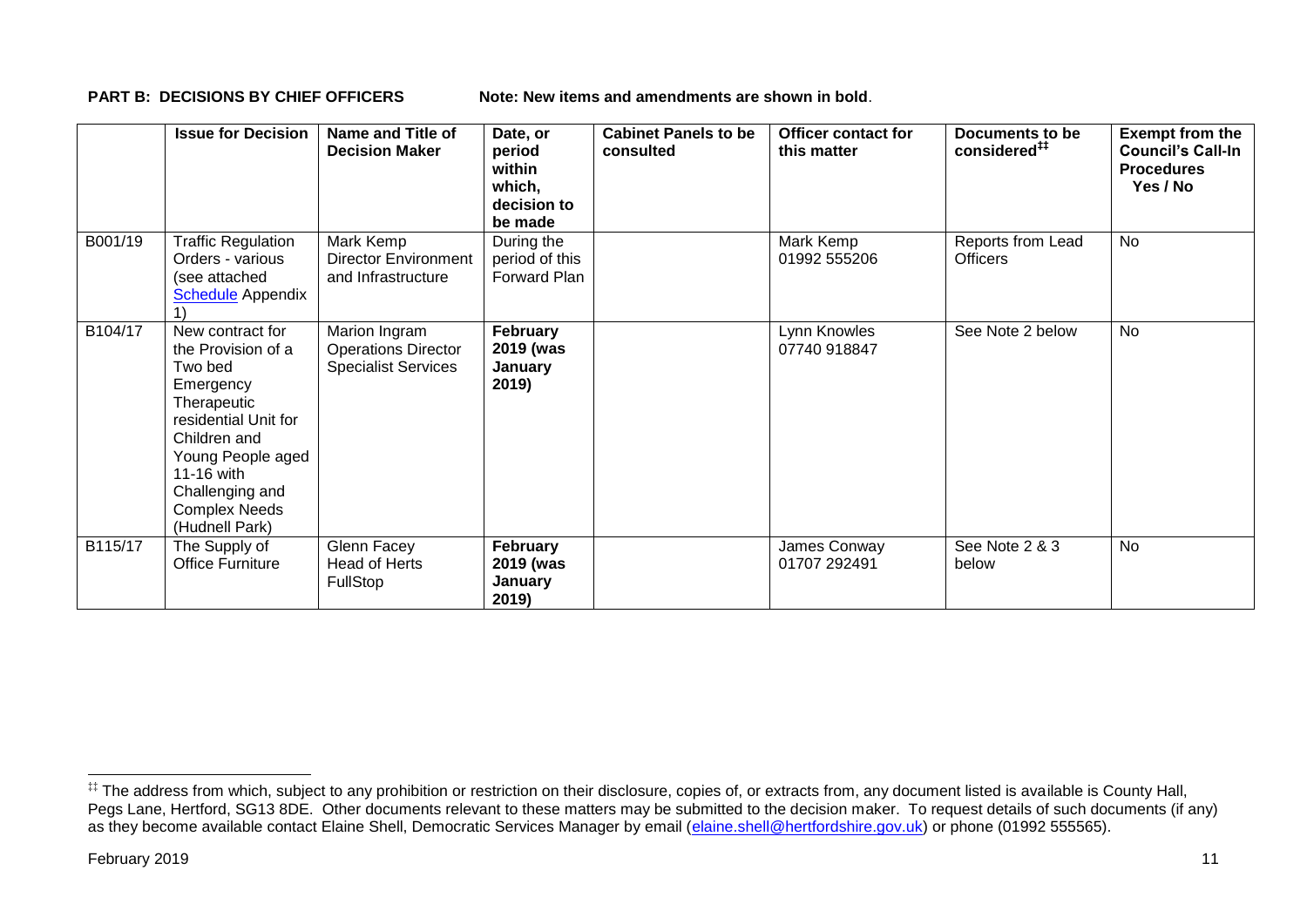| B007/18 | Procurement and<br>award of contract to<br>extend superfast<br>fibre broadband to<br>the last percentage<br>of rural business<br>areas in<br>Hertfordshire in line<br>with DEFRA<br>funding provision | Steven Pilsworth<br>Interim Director of<br>Resources                               | February<br>2019 (was<br>January<br>2019)  | Anna Morrison<br>01992 588397         | See Note 2 below           | $\overline{N}$ |
|---------|-------------------------------------------------------------------------------------------------------------------------------------------------------------------------------------------------------|------------------------------------------------------------------------------------|--------------------------------------------|---------------------------------------|----------------------------|----------------|
| B041/18 | Extend the contract<br>for the provision of<br>sexual health<br>services                                                                                                                              | Jim McManus,<br>Director of Public<br>Health                                       | February<br>2019 (was<br>December<br>2018) | <b>Brian Gale</b><br>01438 843537     | See Note 2 below           | <b>No</b>      |
| B050/18 | <b>Blackbird Farm</b><br>Roofing and<br>Asbestos works<br>Award of contract<br>HCC1810464                                                                                                             | Sass Pledger<br><b>Assistant Director</b><br>Property                              | <b>April 2019</b><br>(was March<br>2019)   | Jackie Aldridge<br>01992 588138       | See Note 2 below           | <b>No</b>      |
| B069/18 | Award of Contract<br>for Vehicle<br>Management to<br>undertake<br>maintenance,<br>repairs, fleet<br>management, lease<br>car management<br>and vehicle<br>purchase                                    | <b>Glenn Facey</b><br><b>Head of Herts</b><br>FullStop                             | February<br>2019 (was<br>January<br>2019)  | <b>Patrick Stiles</b><br>01707 292391 | See Note 2 below           | $\overline{N}$ |
| B098/18 | Extension of<br>existing<br>Hertfordshire Care<br>Providers<br>Association<br>(HCPA) contract<br>under clause 3.3 of<br>existing contract                                                             | <b>Helen Manuef</b><br><b>Assistant Director</b><br>Planning &<br><b>Resources</b> | February<br>2019 (was<br>January<br>2019)  | <b>Mark Gwynne</b><br>01438 843544    | Report<br>See Note 4 below | <b>No</b>      |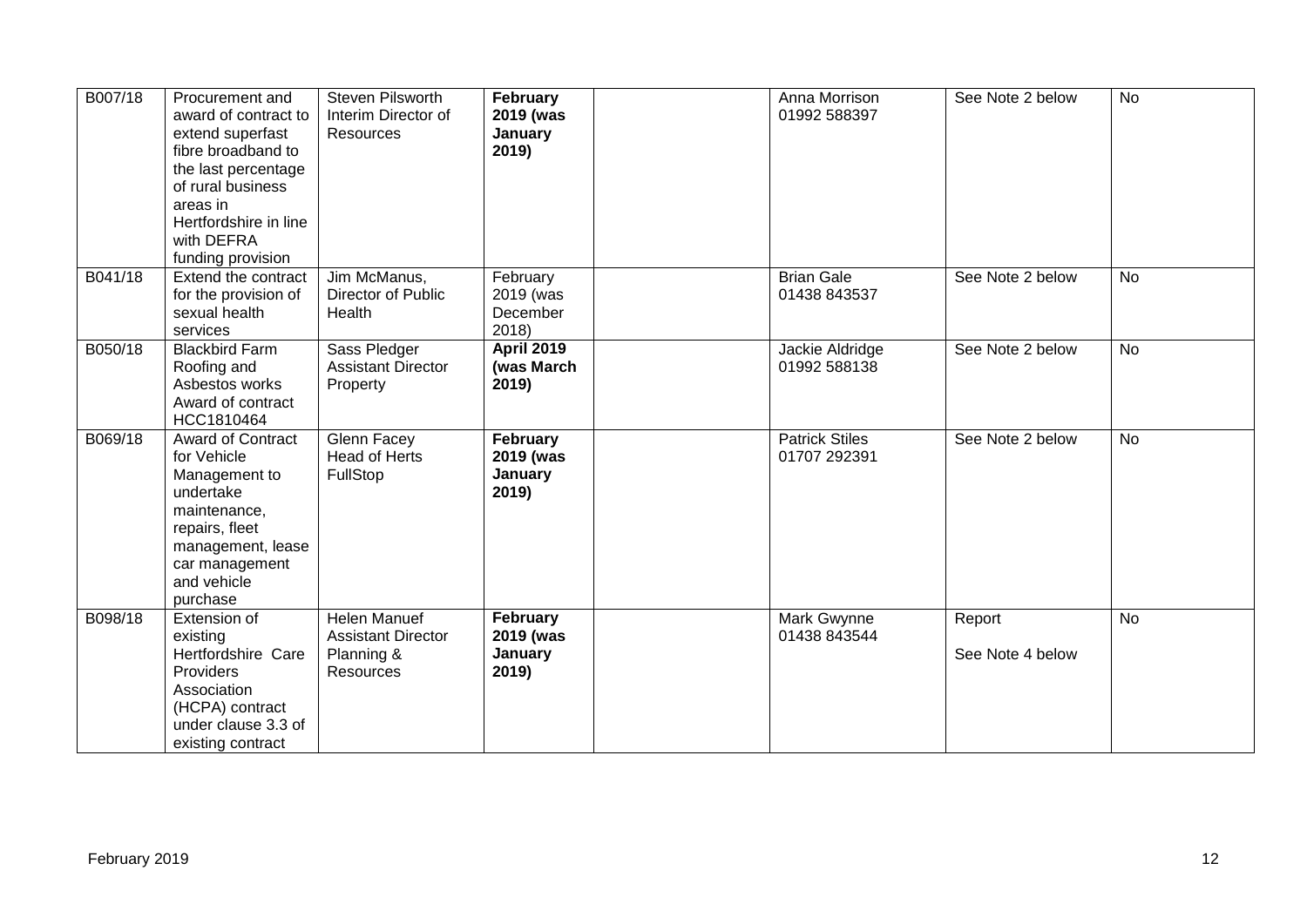| B102/18 | Procurement for<br>The provision of an<br>Enterprise<br><b>Resource Planning</b><br>(ERP) System for<br>Herts FullStop:<br>Award of contract | <b>Glenn Facey</b><br><b>Head of Herts</b><br>FullStop                              | March 2019<br>(was<br>December<br>2018)   | Glenn Facey<br>01707 292364     | See Note 2 below | <b>No</b> |
|---------|----------------------------------------------------------------------------------------------------------------------------------------------|-------------------------------------------------------------------------------------|-------------------------------------------|---------------------------------|------------------|-----------|
| B107/18 | Provision of Art<br><b>Therapy Sessions</b><br>- Award of contract                                                                           | <b>Lindsey Edwards</b><br><b>Assistant Director</b><br>Services for Young<br>People | February<br>2019 (was<br>January<br>2019) | Maria Nastri<br>01992 555471    | See Note 2 below | <b>No</b> |
| B109/18 | HCC1810703-<br><b>Property Works</b><br>Framework 2019-<br>2023                                                                              | Sass Pledger<br><b>Assistant Director -</b><br>Property                             | <b>May 2019</b><br>(was March<br>2019)    | Jackie Aldridge<br>01992 556658 |                  | <b>No</b> |
| B110/18 | HCC1810704-<br>Property<br>Consultancy<br>Framework 2019 -<br>2023                                                                           | Sass Pledger<br><b>Assistant Director -</b><br>Property                             | <b>May 2019</b><br>(was March<br>2019)    | Jackie Aldridge<br>01992 556658 |                  | No        |
| B111/18 | HCC1810826-<br>Provision of<br>Demountable<br>temporary/<br>modular buildings:<br>Award of contract                                          | Sass Pledger<br><b>Assistant Director -</b><br>Property                             | <b>April 2019</b><br>(was March<br>2019)  | Jackie Aldridge<br>01992 556658 | See Note 2 below | <b>No</b> |
| B116/18 | HCC1810932<br>PEP8 - School<br>Expansion - St<br>Peters School, St<br><b>Albans</b><br>Award of Contract                                     | Sass Pledger<br><b>Assistant Director</b><br>Property                               | <b>April 2019</b><br>(was March<br>2019)  | Jackie Aldridge<br>01992 556658 | See Note 2 below | <b>No</b> |
| B117/18 | Procure a contract<br>for the adult<br>substance misuse<br>housing related<br>support service                                                | Jim McManus<br>Director of Public<br>Health                                         | February<br>2019 (was<br>January<br>2019) | Natasha Welsh<br>01438 844381   | See Note 2 below | <b>No</b> |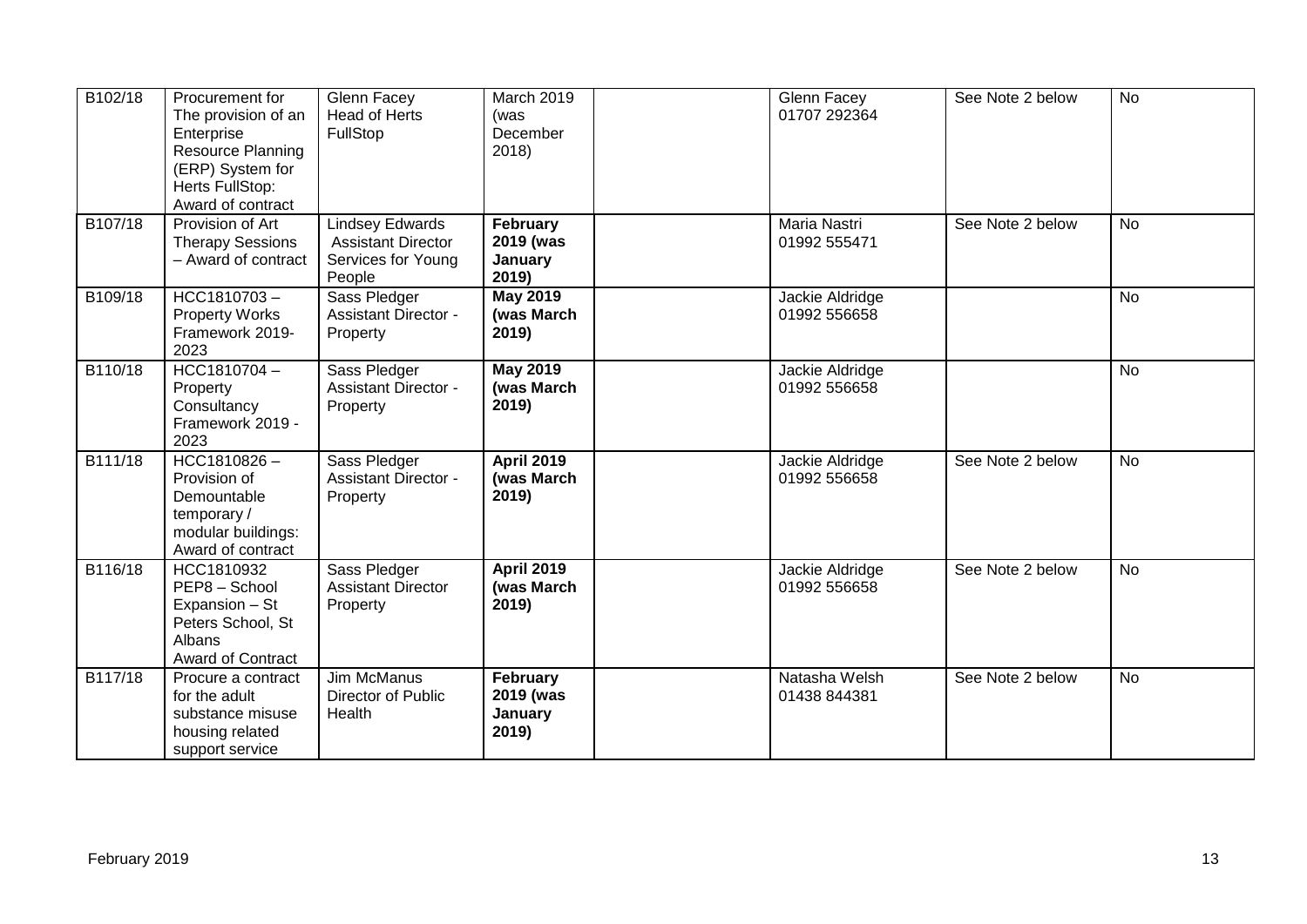| B127/18 | To extend<br>Hertfordshire<br><b>County Council's</b><br>Children Speech<br>and Language<br><b>Therapy Contract</b><br>to September 2019 | Marion Ingram<br><b>Operations Director</b><br><b>Specialist Services</b> | February<br>2019 (was<br>January<br>2019) | Julie Reddish<br>01438 843873        | Report<br>See Note 4 below | <b>No</b>      |
|---------|------------------------------------------------------------------------------------------------------------------------------------------|---------------------------------------------------------------------------|-------------------------------------------|--------------------------------------|----------------------------|----------------|
| B128/18 | To extend<br>Hertfordshire<br><b>County Council's</b><br>Children's<br>Occupational<br><b>Therapy Contract</b><br>to September 2019      | Marion Ingram<br><b>Operations Director</b><br><b>Specialist Services</b> | February<br>2019 (was<br>January<br>2019) | Julie Reddish<br>01438 843873        | Report<br>See Note 4 below | $\overline{N}$ |
| B129/18 | To extend<br>Hertfordshire<br><b>County Council's</b><br>Contract for the<br>provision of the<br>'KIDS hubs' service                     | Marion Ingram<br><b>Operations Director</b><br><b>Specialist Services</b> | February<br>2019                          | Julie Reddish<br>01438 843873        | Report<br>See Note 4 below | <b>No</b>      |
| B130/18 | The Provision of<br><b>Building Cleaning</b><br>for St Georges<br>School, Harpenden<br>Award of contract                                 | <b>Glenn Facey</b><br><b>Head of Herts</b><br>FullStop                    | February<br>2019                          | <b>Muddasir Shah</b><br>01707 281538 | See Note 2 below           | <b>No</b>      |
| B131/18 | The Provision of a<br><b>Cleaning Service</b><br>for St Albans<br><b>District Council</b><br>Award of contract                           | <b>Glenn Facey</b><br>Head of Herts<br>FullStop                           | February<br>2019                          | Kean Booth<br>01707 292392           | See Note 2 below           | <b>No</b>      |
| B132/18 | HCC1811013<br>Development of a<br>new school -<br><b>Bishops Stortford</b><br><b>Eastern Primary</b><br>School - Award of<br>contract    | Sass Pledger<br><b>Assistant Director</b><br>Property                     | <b>April 2019</b><br>(was March<br>2019)  | Jackie Aldridge<br>01992 556658      | See Note 2 below           | <b>No</b>      |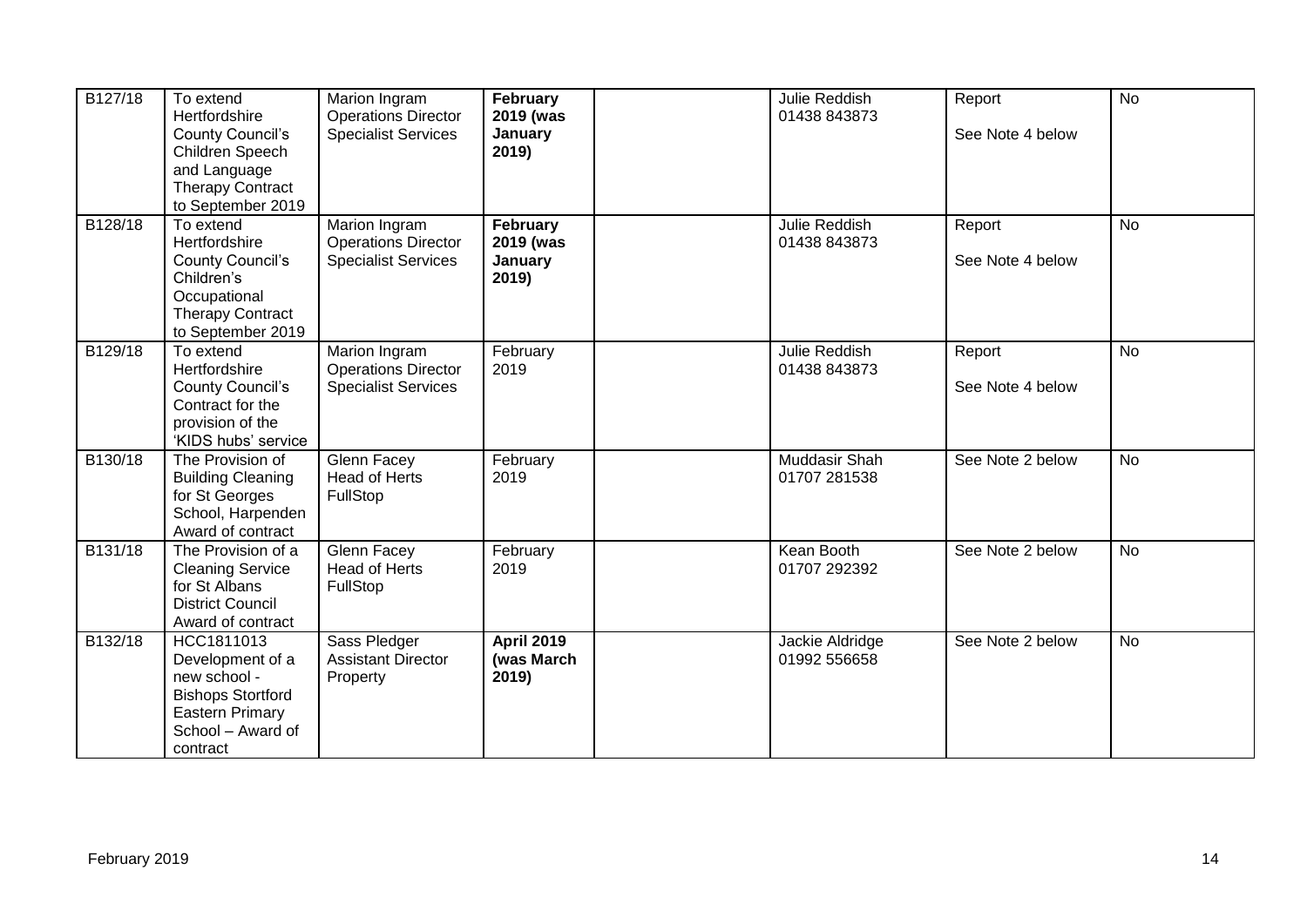| B133/18 | Re-Procurement<br>and award of<br>contract to<br>undertake routine<br>vegetation<br>management on<br>the Rights of Way<br>network in<br>Hertfordshire 2019<br>to 2023 | <b>Simon Aries</b><br><b>Assistant Director</b><br><b>Transport Waste and</b><br>Environmental<br>Management | March 2019                                | <b>Tony Bradford</b><br>01992 556028   | See Note 2 below           | <b>No</b> |
|---------|-----------------------------------------------------------------------------------------------------------------------------------------------------------------------|--------------------------------------------------------------------------------------------------------------|-------------------------------------------|----------------------------------------|----------------------------|-----------|
| B134/18 | Acquisition of new<br>premises for<br>enlarged Hatfield<br>Library                                                                                                    | Sass Pledger<br>Assistant Director,<br>Property                                                              | February<br>2019 (was<br>January<br>2019) | <b>Robert Ambler</b><br>01992 588836   | Report                     | No        |
| B137/18 | <b>Block contract for</b><br>the provision of the<br>Step Up to Social<br><b>Work Post</b><br>Graduate Diploma                                                        | Marion Ingram<br>Operations Director,<br><b>Specialist Services</b><br><b>Childrens Services</b>             | February<br>2019                          | Lynn Knowles<br>01442 454402           | See Note 2 below           | <b>No</b> |
| B138/18 | Award of contract<br>for Provision of<br>Pumping<br>Appliances                                                                                                        | <b>Steve Tant</b><br><b>Assistant Chief</b><br>Officer                                                       | <b>March 2019</b>                         | <b>Brian Middleton</b><br>01992 507520 | Report<br>See Note 2 below | <b>No</b> |
| B139/18 | Acquisition of Land<br>interests necessary<br>for the delivery of<br>the A602<br>Improvements                                                                         | Steven Pilsworth<br><b>Director Resources</b>                                                                | <b>March 2019</b>                         | David Burt<br>01992 658177             | Report<br>See Note 4 below | <b>No</b> |
| B140/18 | Issue of contracts<br>for older peoples<br>day centres                                                                                                                | lain MacBeath<br>Director of Adult<br><b>Care Services</b>                                                   | February<br>2019 (was<br>January<br>2019) | <b>Ted Maddex</b><br>01438 843574      | Report                     | <b>No</b> |
| B141/18 | Extension of<br>support and advice<br>contracts with the<br>voluntary and<br>community sector                                                                         | lain MacBeath<br>Director of Adult<br><b>Care Services</b>                                                   | February<br>2019 (was<br>January<br>2019) | <b>Ted Maddex</b><br>01438 843574      | Report                     | <b>No</b> |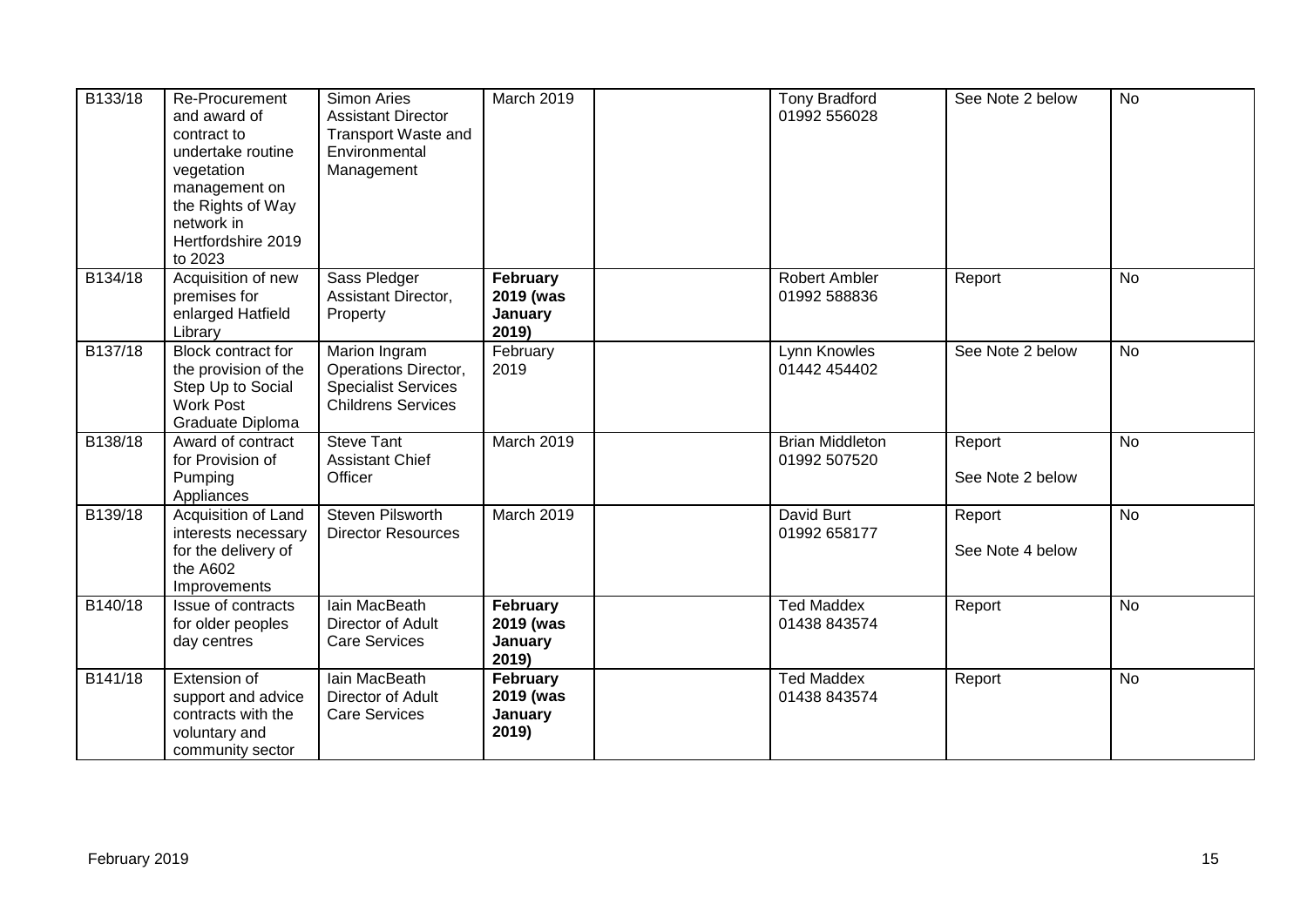| B142/18 | Draft Intalink Bus<br>Strategy public<br>consultation                                                                                                                                                   | Simon Aries<br><b>Assistant Director</b><br><b>Transport Waste and</b><br>Environmental<br>Management | March 2019       | Growth, Infrastructure,<br>Planning and the<br>Economy Cabinet<br>Panel | <b>Matthew Lale</b><br>01992 588633 | Report                                                                                                                                                                                                                             | <b>No</b> |
|---------|---------------------------------------------------------------------------------------------------------------------------------------------------------------------------------------------------------|-------------------------------------------------------------------------------------------------------|------------------|-------------------------------------------------------------------------|-------------------------------------|------------------------------------------------------------------------------------------------------------------------------------------------------------------------------------------------------------------------------------|-----------|
| B002/19 | <b>Additional School</b><br>Places approval of<br>funding to support<br>the increase in age<br>range of Watford<br>University<br><b>Technical College</b>                                               | Jenny Coles<br>Director Children's<br><b>Services</b>                                                 | February<br>2019 | Education, Libraries<br>and Localism Cabinet<br>Panel                   | Dan Hardy<br>01992 588923           | Report of the<br>Director of Children's<br><b>Services</b><br>Part I and Part II<br>Report - due to<br>'Information relating<br>to the financial or<br>business affairs of<br>any particular person<br>(including the<br>Council)' | No        |
| B003/19 | Award of Contract<br>for the provision of<br>a Learning Provider<br>with effect from<br>April 2019                                                                                                      | Sally Hopper<br><b>Assistant Director HR</b><br>Services                                              | February<br>2019 |                                                                         | Sally Hopper<br>01992 555692        | See Note 2 below                                                                                                                                                                                                                   | <b>No</b> |
| B004/19 | Vehicle Purchasing<br>Framework in<br>collaboration with<br><b>TPPL (The</b><br><b>Procurement</b><br>Partnership<br>Limited) led by<br>Hertfordshire<br><b>County Council</b>                          | Glenn Facey<br>Head of Herts<br>FullStop                                                              | March 2019       |                                                                         | Glenn Facey<br>01707 292364         | Report<br>See Notes 2 and 3<br>below                                                                                                                                                                                               | <b>No</b> |
| B005/19 | <b>Hertfordshire Adult</b><br>and Family<br><b>Learning Service</b><br>(HAFLS) - Award<br>of contract for the<br>provision of Adult<br>Learning across<br>Hertfordshire for<br>academic year<br>2019/20 | Steven Lee-Foster<br><b>Assistant Director</b><br><b>Adult Care Services</b>                          | May 2019         |                                                                         | Lyn Keates<br>01992 588626          | Report<br>See Note 2 below                                                                                                                                                                                                         | <b>No</b> |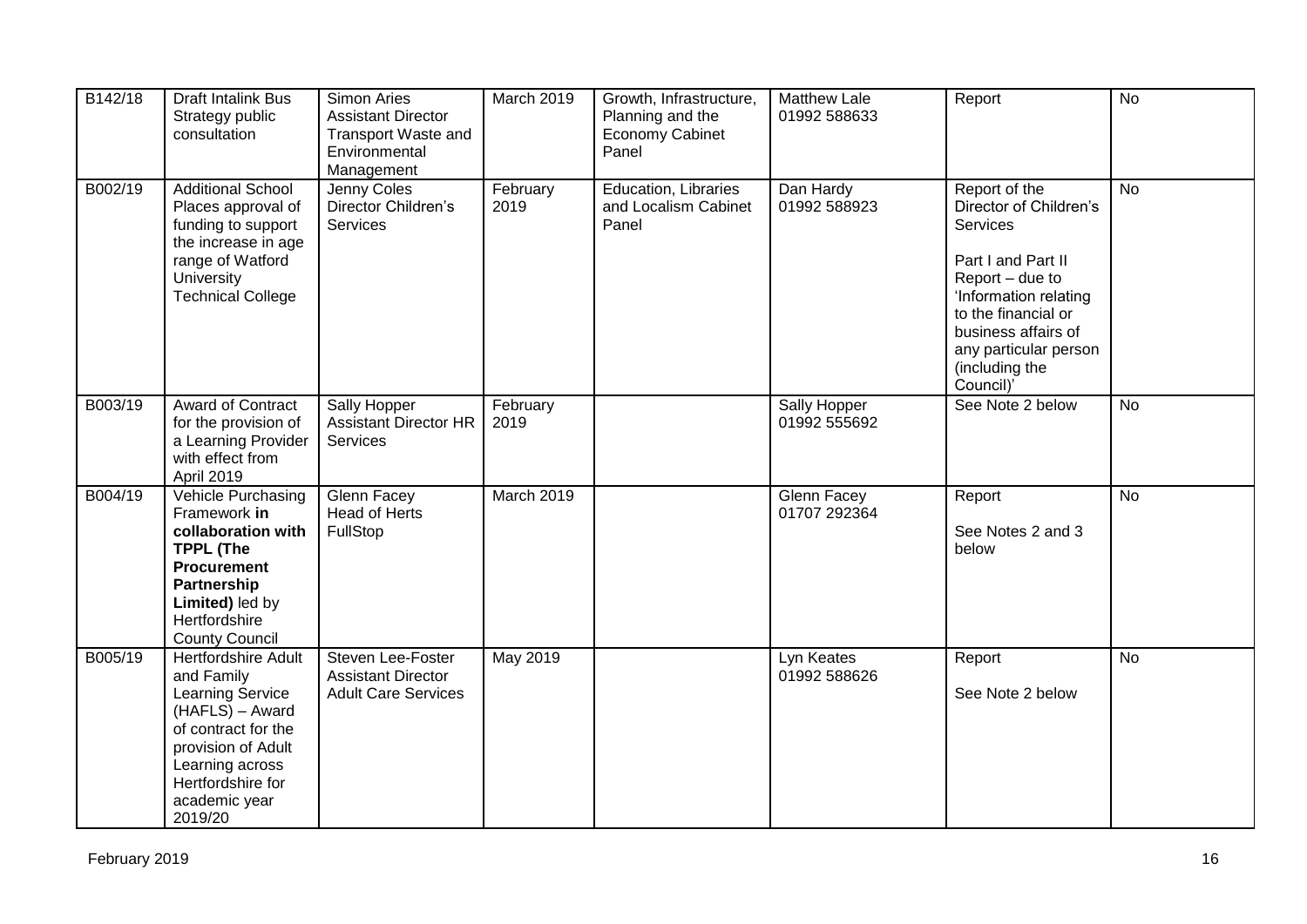| B006/19 | Award of contract<br>for the provision for<br>an integrated<br><b>Therapies Service</b><br>to children and<br>young people with<br>disabilities                      | Marion Ingram<br><b>Operations Director</b><br><b>Specialist Services</b>                    | May 2019                                 | Children, Young<br>People and Families<br><b>Cabinet Panel</b> | Julie Reddish<br>01438 843873          | Report<br>See Note 2 below | <b>No</b> |
|---------|----------------------------------------------------------------------------------------------------------------------------------------------------------------------|----------------------------------------------------------------------------------------------|------------------------------------------|----------------------------------------------------------------|----------------------------------------|----------------------------|-----------|
| B007/19 | HCC1811103-<br>Greenside School -<br>Car park works -<br>award of contract                                                                                           | Sass Pledger<br>Assistant Director,<br>Property                                              | <b>April 2019</b><br>(was March<br>2019) |                                                                | <b>Jackie Aldridge</b><br>01992 556658 | See Note 2 below           | <b>No</b> |
| B008/19 | Award a contract<br>for the adult<br>substance misuse<br>housing related<br>support service                                                                          | Jim McManus<br>Director of Public<br>Health                                                  | May 2019                                 |                                                                | Natasha Welsh<br>01438 844381          | See Note 2 below           | <b>No</b> |
| B009/19 | Award of 2 year<br><b>Single Tender</b><br><b>Action for Spot</b><br>Homecare<br>provision                                                                           | lain MacBeath<br><b>Director Adult Care</b><br><b>Services</b>                               | <b>March 2018</b>                        |                                                                | <b>Kirsty Hough</b><br>01438 843371    | See Note 2 below           | <b>No</b> |
| B010/19 | Award of<br><b>Flexicare</b><br>contracts                                                                                                                            | <b>lain MacBeath</b><br><b>Director Adult Care</b><br><b>Services</b>                        | <b>April 2019</b>                        |                                                                | Daisy Sanghera<br>01438 843391         | See Note 2 below           | <b>No</b> |
| B011/19 | <b>Award of Contract</b><br>for the supply of<br><b>Exercise Books</b><br>and Paper for<br><b>Herts FullStop</b>                                                     | <b>Glenn Facey</b><br><b>Head of Herts</b><br><b>FullStop</b>                                | <b>May 2019</b>                          |                                                                | <b>Louise Bagley</b><br>01707 292431   | See Note 2 below           | <b>No</b> |
| B012/19 | <b>Award of contract</b><br>for the provision<br>of Recruitment<br><b>Advertising and</b><br><b>Statutory Notices</b><br>Services with<br>effect from<br>August 2019 | <b>Sally Hopper</b><br><b>Assistant Director</b><br><b>Human Resource</b><br><b>Services</b> | <b>June 2019</b>                         |                                                                | <b>Sally Hopper</b><br>01992 555692    | See Note 2 below           | <b>No</b> |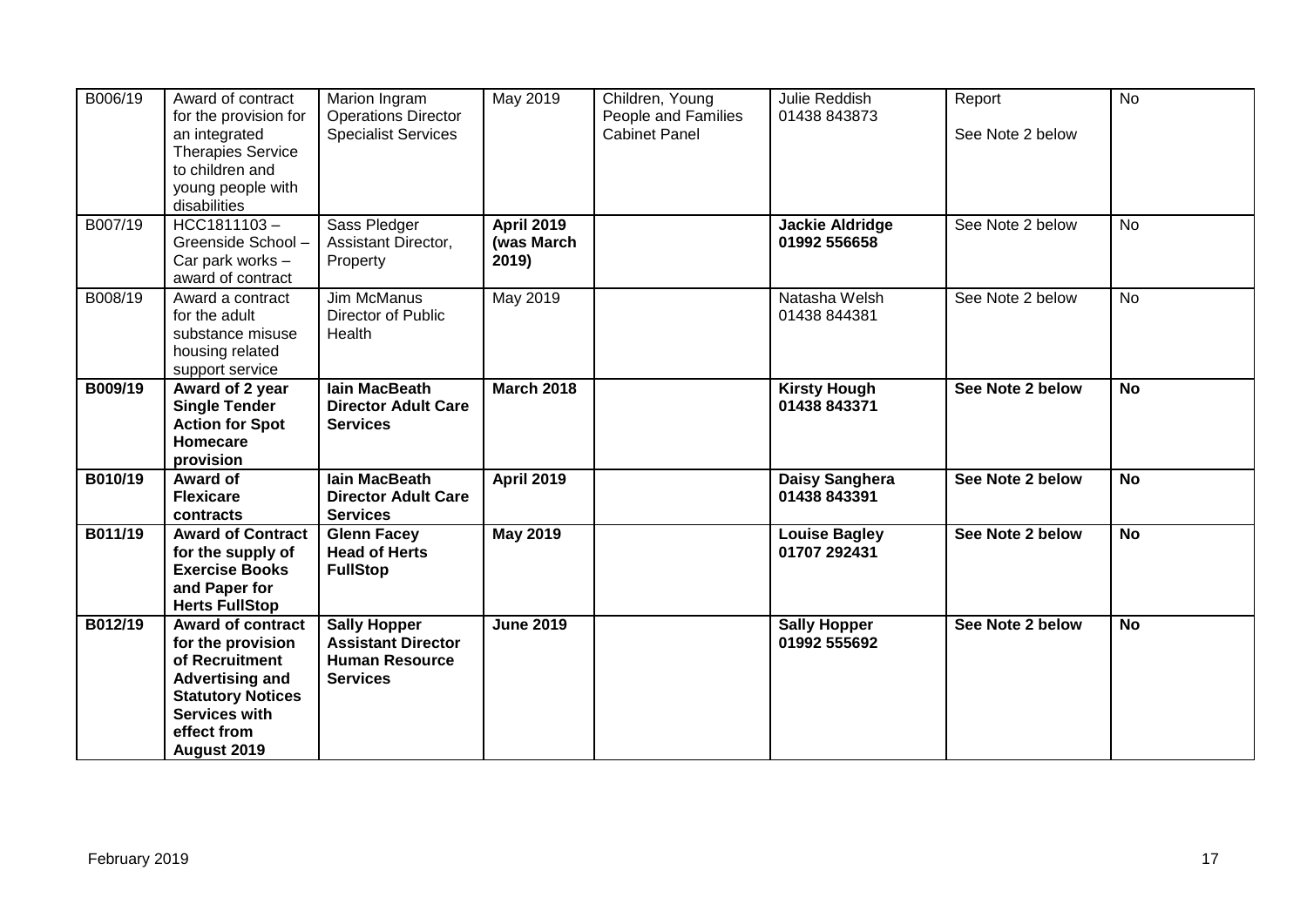| B013/19 | HCC1911205<br><b>Batch 47 Package</b><br>5 – Window<br><b>Walling - Barnwell</b><br><b>School</b>                                                                                                                                                                                                                                       | <b>Sass Pledger</b><br><b>Assistant Director,</b><br><b>Property</b> | <b>April 2019</b> | <b>Jackie Aldridge</b><br>01992 588138 | See Note 2 below | <b>No</b> |
|---------|-----------------------------------------------------------------------------------------------------------------------------------------------------------------------------------------------------------------------------------------------------------------------------------------------------------------------------------------|----------------------------------------------------------------------|-------------------|----------------------------------------|------------------|-----------|
| B014/19 | HCC1911206<br><b>Batch 47 Package</b><br>5 – Window<br><b>Walling - Fearnhill</b><br><b>School Maths and</b><br><b>Computing</b><br>College                                                                                                                                                                                             | <b>Sass Pledger</b><br><b>Assistant Director,</b><br><b>Property</b> | <b>April 2019</b> | <b>Jackie Aldridge</b><br>01992 588138 | See Note 2 below | <b>No</b> |
| B015/19 | Agreement of a<br><b>Deed of Variation</b><br>to the section 75<br>agreement<br>between<br><b>Hertfordshire</b><br><b>County Council,</b><br><b>Herts Valleys CCG</b><br>(Clinical<br><b>Commissioning</b><br>Group), East and<br><b>North</b><br><b>Hertfordshire</b><br><b>CCG and</b><br>Cambridge and<br>Peterborough<br><b>CCG</b> | lain MacBeath<br><b>Director of Adult</b><br><b>Care Services</b>    | <b>March 2019</b> | <b>Edward Knowles</b><br>01992 555459  | Report           | <b>No</b> |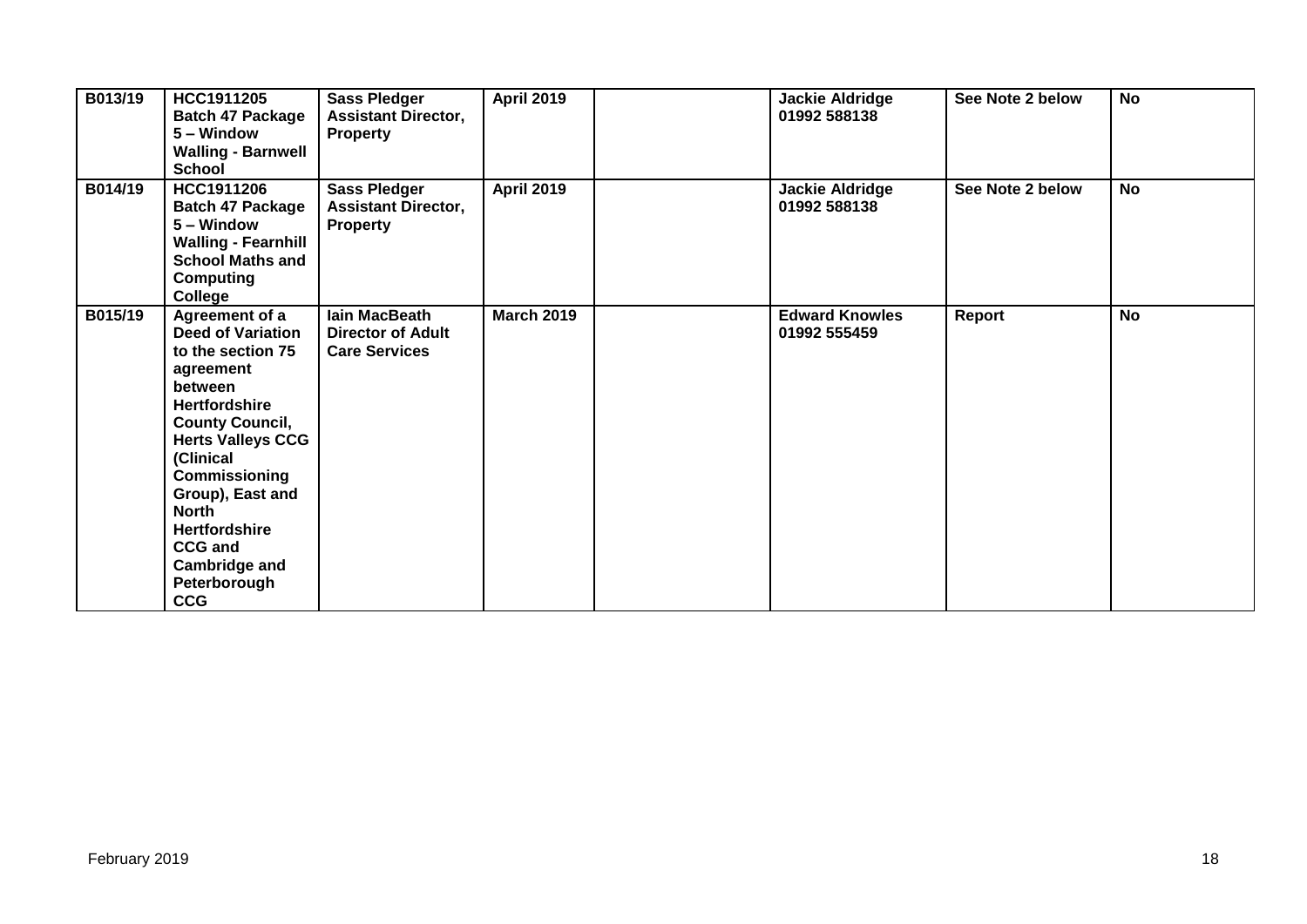| B016/19 | <b>Joint Tender</b><br>process with<br><b>Luton Council to</b><br>establish a new<br>block contract for<br>the provision of a<br>4 bedded<br><b>Residential</b><br><b>Children's Home</b><br>for Children and<br><b>Young People</b><br>aged 11-16 with<br><b>Challenging and</b><br><b>Complex Needs:</b><br>Award of contract | <b>Marion Ingram</b><br><b>Operations</b><br><b>Director Specialist</b><br><b>Services</b>          | <b>April 2019</b> |                                                                                          | <b>Lynn Knowles</b><br>07740 918847     | See Note 2 below | <b>No</b> |
|---------|---------------------------------------------------------------------------------------------------------------------------------------------------------------------------------------------------------------------------------------------------------------------------------------------------------------------------------|-----------------------------------------------------------------------------------------------------|-------------------|------------------------------------------------------------------------------------------|-----------------------------------------|------------------|-----------|
| B017/19 | To consult on the<br>'Hertfordshire<br><b>County Council</b><br>Guide to<br><b>Developer</b><br>Infrastructure<br>Contributions' for<br>a six week period                                                                                                                                                                       | <b>Patsy Dell</b><br><b>Assistant Director</b><br>Planning,<br><b>Infrastructure and</b><br>Economy | <b>March 2019</b> | Growth,<br>Infrastructure,<br><b>Planning and The</b><br><b>Economy Cabinet</b><br>Panel | <b>Sarah McLaughlin</b><br>01992 588110 | Report           | <b>No</b> |
| B018/19 | To consult on the<br>'Hertfordshire<br><b>County Council</b><br><b>Local Plan</b><br>Protocol' for a six<br>week period                                                                                                                                                                                                         | <b>Patsy Dell</b><br><b>Assistant Director</b><br>Planning,<br>Infrastructure and<br><b>Economy</b> | <b>March 2019</b> | Growth,<br>Infrastructure,<br><b>Planning and The</b><br><b>Economy Cabinet</b><br>Panel | <b>Sarah McLaughlin</b><br>01992 588110 | Report           | <b>No</b> |
| B019/19 | <b>Tender of</b><br><b>Specialist Care at</b><br>Home contract $-$<br><b>Award of contract</b>                                                                                                                                                                                                                                  | <b>lain MacBeath</b><br><b>Director of Adult</b><br><b>Care Services</b>                            | <b>April 2019</b> | <b>Adult Care and</b><br><b>Health Cabinet Panel</b>                                     | Daisy Sanghera<br>01438 843391          | See Note 2 below | <b>No</b> |
| B020/19 | <b>Tender of Support</b><br>at Home contract<br>- Award of<br>contract                                                                                                                                                                                                                                                          | <b>lain MacBeath</b><br><b>Director of Adult</b><br><b>Care Services</b>                            | <b>April 2019</b> | <b>Adult Care and</b><br><b>Health Cabinet Panel</b>                                     | Daisy Sanghera<br>01438 843391          | See Note 2 below | <b>No</b> |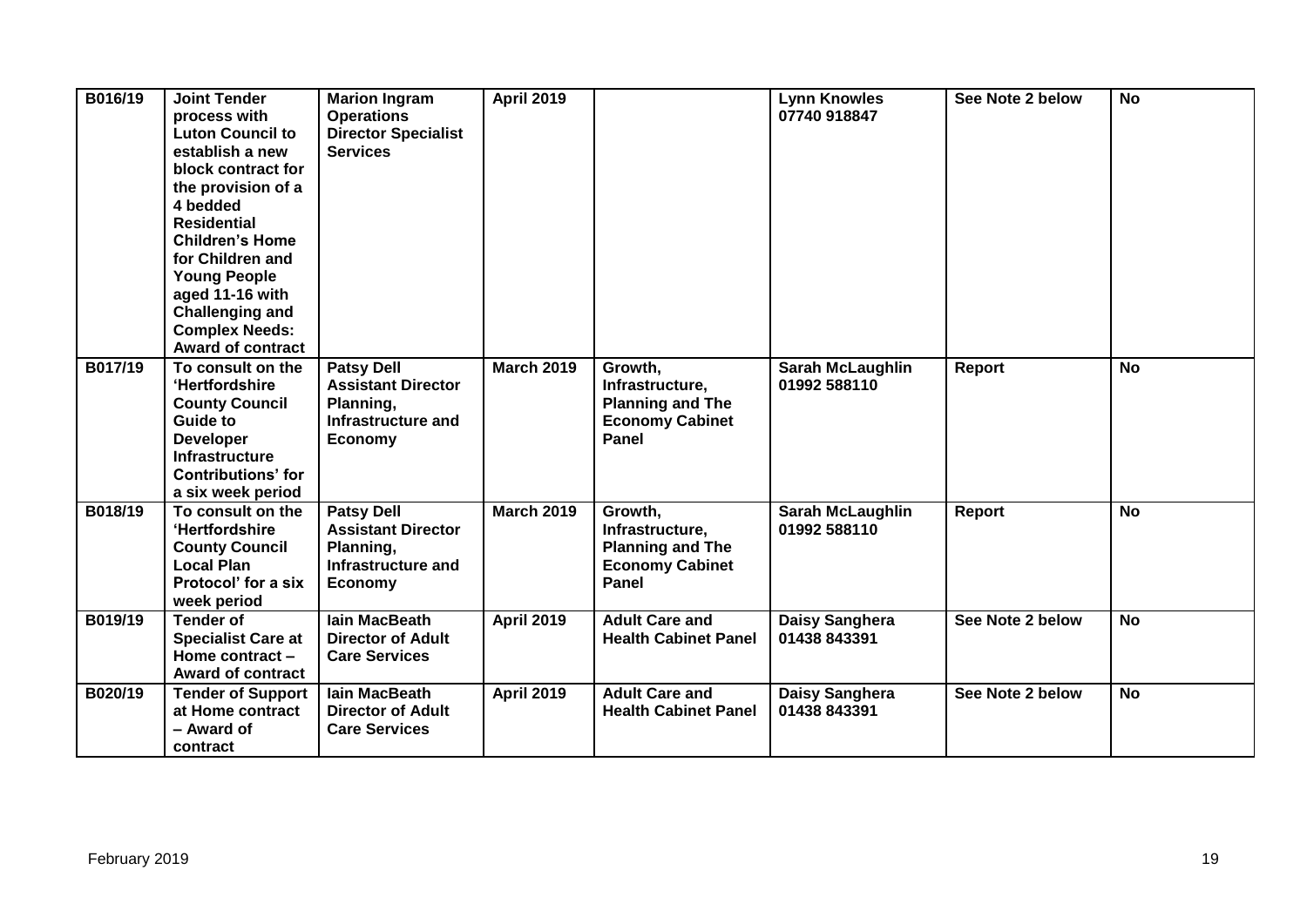#### **Notes:**

- 1. CBC contract = on behalf of 17 local authority members of the Central Buying Consortium<br>2. Cuality and price evaluation derived from tenderers' submissions (which may con
- 2. Quality and price evaluation derived from tenderers' submissions *(which may contain exempt information and if so will not be available for public inspection)* If you have any general enquiries about this Forward Plan - contact Elaine Shell, Democratic Services Manager, 01992 555565 Email: [elaine.shell@hertfordshire.gov.uk](mailto:elaine.shell@hertfordshire.gov.uk)
- 3. Collaborative contract with one or more authorities (not a CBC contract)
- 4. Part II (due to 'Information relating to the financial or business affairs of any particular person (including the Council')".

**KATHRYN PETTITT, CHIEF LEGAL OFFICER**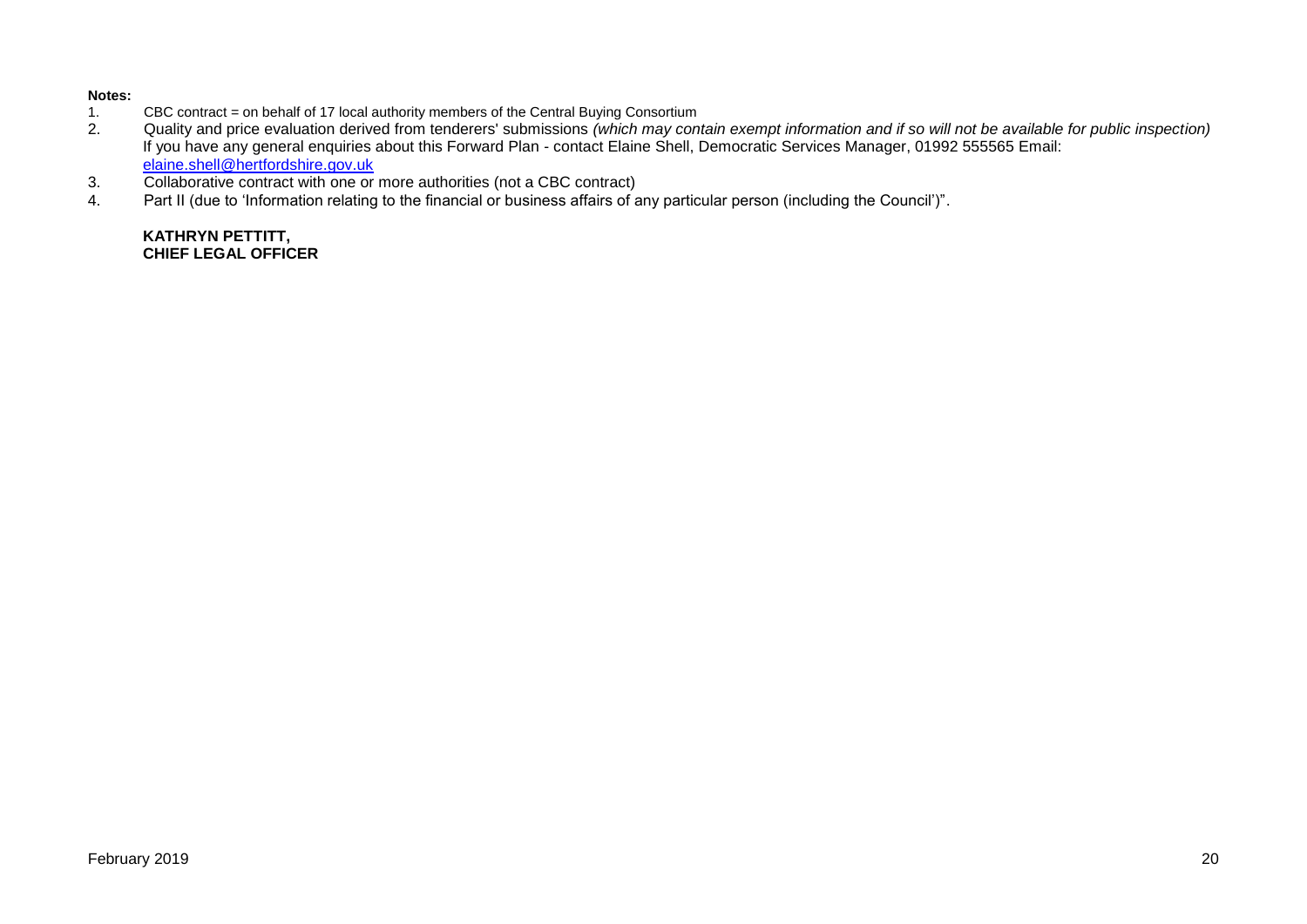

# **HERTFORDSHIRE COUNTY COUNCIL**

**FORWARD PLAN Notice of (a) key and other decisions likely to be made on behalf of the County Council by Cabinet, (b) key decisions likely to be made on behalf of the County Council by Officers and** 

**(c) decisions on Traffic Regulation Orders likely to be made by Officers on behalf of the County Council in the period 1 March 2019 – 30 June 2019**

# **Published: 6 February 2019**

[Note: Key decisions and other decisions due to be reached in February 2019 but not yet made remain listed (notice of these items was given in the Forward Plan issued on 7 January 2018)]

# **TRAFFIC REGULATION ORDERS**

### **EAST HERTS & LEA VALLEY**

#### **Broxbourne**

| Location                        | <b>Proposed Restriction</b>           |
|---------------------------------|---------------------------------------|
| Goff's Lane, Goff's Oak         | Experimental Prohibition of Left Turn |
| Lea/Gordon Roads, Waltham Abbey | <b>Waiting Restrictions</b>           |
| Andrews Lane, Cheshunt          | 30mph Speed Limit                     |
| Queens Way, Waltham Cross       | <b>Waiting Restrictions</b>           |
| Turners Hill, Cheshunt          | <b>Waiting Restrictions</b>           |
| Bryanstone Road, Waltham Cross  | <b>Waiting Restrictions</b>           |

#### **East Herts**

| Location                                         | <b>Proposed Restriction</b>                          |
|--------------------------------------------------|------------------------------------------------------|
| A120 Bishop's Stortford                          | 40mph Speed Limit                                    |
| Ermine Street, Buntingford                       | Waiting Restrictions, Road Humps, 30mph speed limit  |
| North Road, Hertford                             | Waiting Restrictions, Loading Bay                    |
| Various Roads, Hertford (3 areas)                | <b>Waiting Restrictions</b>                          |
| Various Roads, Buntingford (2 areas)             | <b>Waiting Restrictions</b>                          |
| Various Roads, Puckeridge                        | 7.5 Tonne Weight Limit                               |
| <b>Hertford Town Centre</b>                      | Road Humps, Pedestrian Crossing, One Way, Pedestrian |
|                                                  | Zone, Waiting Restrictions                           |
| A120, Cambridge Road & Old Standon Hill, Standon | One Way, Prescribed Routes, Prohibition of Turns     |
| A120, High Street & Mill End, Standon            | <b>Waiting Restrictions</b>                          |
| Hartham Lane, Hertford                           | <b>Waiting Restrictions</b>                          |
| Crane Mead, Ware                                 | Waiting Restrictions, Road Humps                     |
| Various Roads, Hunsdon                           | 30mph Speed Limit                                    |
| South Street, Bishop's Stortford                 | Waiting Restriction and Revocation                   |
| Star Street/Vicarage Road, Ware                  | <b>Waiting Restriction</b>                           |
| London Road/Brookside, Hertford                  | <b>Waiting Restriction</b>                           |
| Baldock Road/Bowling Green Lane, Buntingford     | <b>Waiting Restriction</b>                           |
| Ermine Street, Norris Way etc, Buntingford       | <b>Waiting Restriction</b>                           |
| B180 Hunsdon Road, Widford                       | 40mph Speed Limit                                    |
| Church Street, Ware                              | <b>Waiting Restrictions</b>                          |

February 2019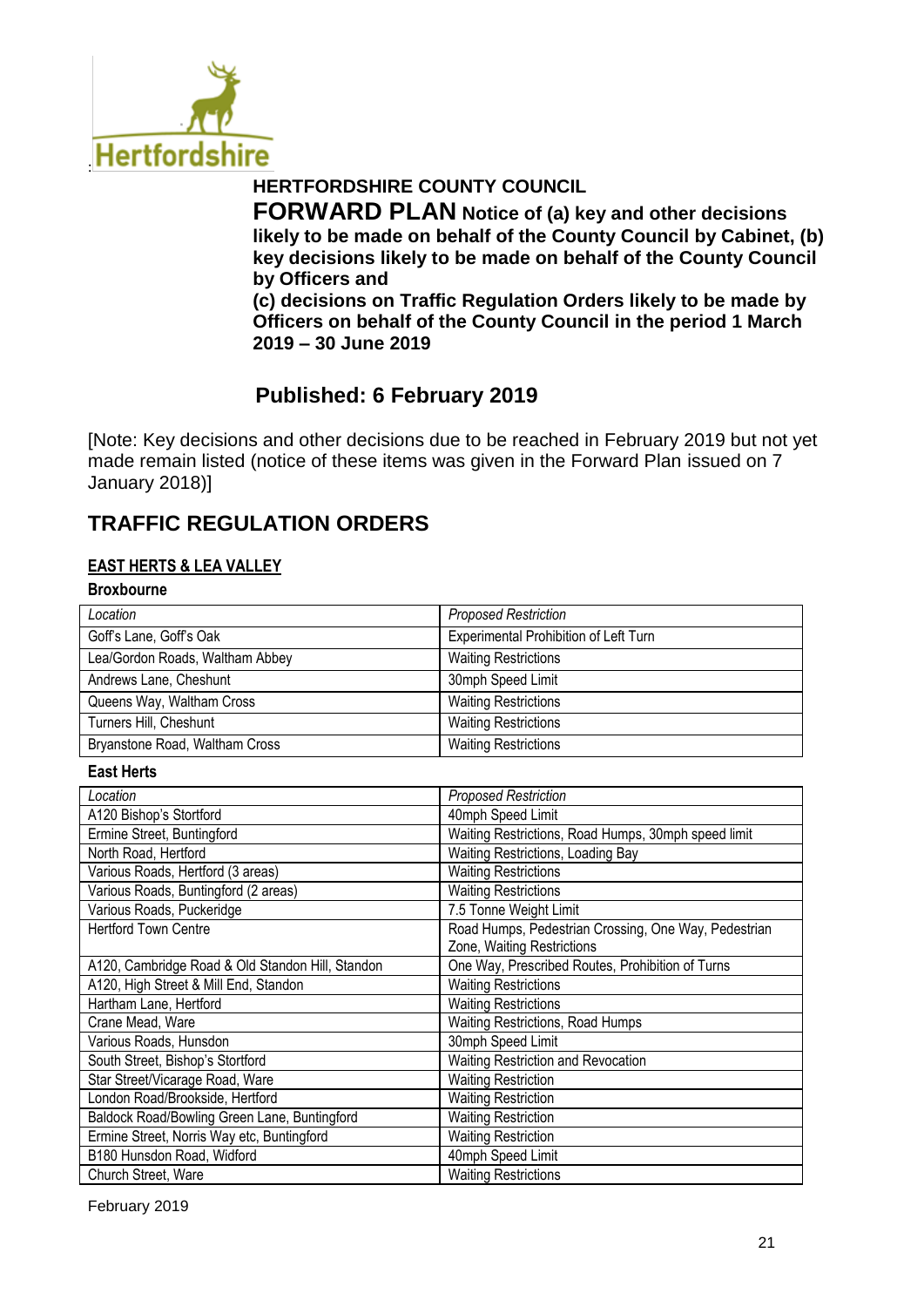| - - -<br>้านร<br>oads<br>۰ιο.<br>/ari<br>tiorc<br>. | w<br>-----<br>'rictions<br>״<br>.<br>__ |
|-----------------------------------------------------|-----------------------------------------|

# **MID HERTS**

#### **Dacorum**

| Location                                     | <b>Proposed Restriction</b>              |
|----------------------------------------------|------------------------------------------|
| Tringford Road, Tring                        | 30mph Speed Limit, Waiting Restrictions  |
| Sunnyhill Road/Melsted Road, Hemel Hempstead | <b>Waiting Restrictions</b>              |
| Various Roads, Berkhamsted                   | 20mph Speed Limit Zone                   |
| Bridgewater Road, Berkhamsted                | <b>Waiting Restrictions</b>              |
| Various Roads, Berkhamsted (2)               | <b>Waiting Restrictions</b>              |
| Avenue Approach, Kings Langley               | <b>Waiting Restrictions</b>              |
| Various Roads, Tring                         | 20mph Speed Limit Zone                   |
| Various Roads, Hemel Hempstead               | <b>Experimental Waiting Restrictions</b> |
| Wood Lane End, Hemel Hempstead               | Prohibition of Motor Vehicles            |
| Various Roads, Markyate                      | 20mph Speed Limit                        |
| A4147 Maylands Avenue, Hemel Hempstead       | <b>Revocation Waiting Restrictions</b>   |

#### **St. Albans**

| Location                                             | <b>Proposed Restriction</b>                          |
|------------------------------------------------------|------------------------------------------------------|
| Various Roads, London Colney                         | 20mph Speed Limit Zone, Road Humps                   |
| Hatfield Road, St Albans                             | Parking Place Revocation                             |
| Sandpit Lane, St Albans                              | 30mph Speed Limit                                    |
| A5183 St Albans / Redbourn Roads, Redbourn/St Albans | 40mph Speed Limit                                    |
| Various Roads, St Albans                             | 20mph Speed Limit Zone                               |
| A1081 London Road, St Albans                         | Waiting Restrictions Revocation, Pedestrian Crossing |
| Langley Grove, Sandridge                             | <b>Waiting Restriction</b>                           |
| Waverley Road, St Albans                             | <b>Waiting Restrictions</b>                          |

# **Welwyn Hatfield**

| Location                                                  | <b>Proposed Restriction</b>                 |
|-----------------------------------------------------------|---------------------------------------------|
| Various Roads, Welwyn Garden City                         | <b>Waiting Restrictions</b>                 |
| Hillcrest & Sorrel Close, Hatfield                        | <b>Waiting Restrictions, Parking Places</b> |
| Various Roads, Welwyn                                     | <b>Waiting Restrictions</b>                 |
| Harper Green Lane, St Ives Close, Honeymead etc, Digswell | <b>Waiting Restrictions</b>                 |

## **NORTH HERTS**

#### **North Herts**

| Location                                   | <b>Proposed Restriction</b> |
|--------------------------------------------|-----------------------------|
| Charlton Road, Hitchin                     | 20mph Speed Limit           |
| Park Lane/Gun Lane, Knebworth              | <b>Waiting Restrictions</b> |
| Kits Lane, Wallington Road etc, Baldock    | 20mph Speed Limit           |
| Various Roads, Ashwell                     | <b>Waiting Restrictions</b> |
| Broadway, Sollershott East etc, Letchworth | <b>Waiting Restrictions</b> |
| Cowslip/Hawthorn Hill etc Letchworth       | <b>Waiting Restrictions</b> |
| Mattocke Road, The Crescent, Hitchin       | <b>Waiting Restrictions</b> |
| Periwinkle Lane, Hitchin                   | 20mph Speed Limit extension |

## **Stevenage**

| Location                    | <b>Proposed Restriction</b> |
|-----------------------------|-----------------------------|
| Hertford Road,<br>Stevenage | <b>Bus</b><br>Lane          |
| Stevenage<br>Argyle Way.    | Road Humps                  |